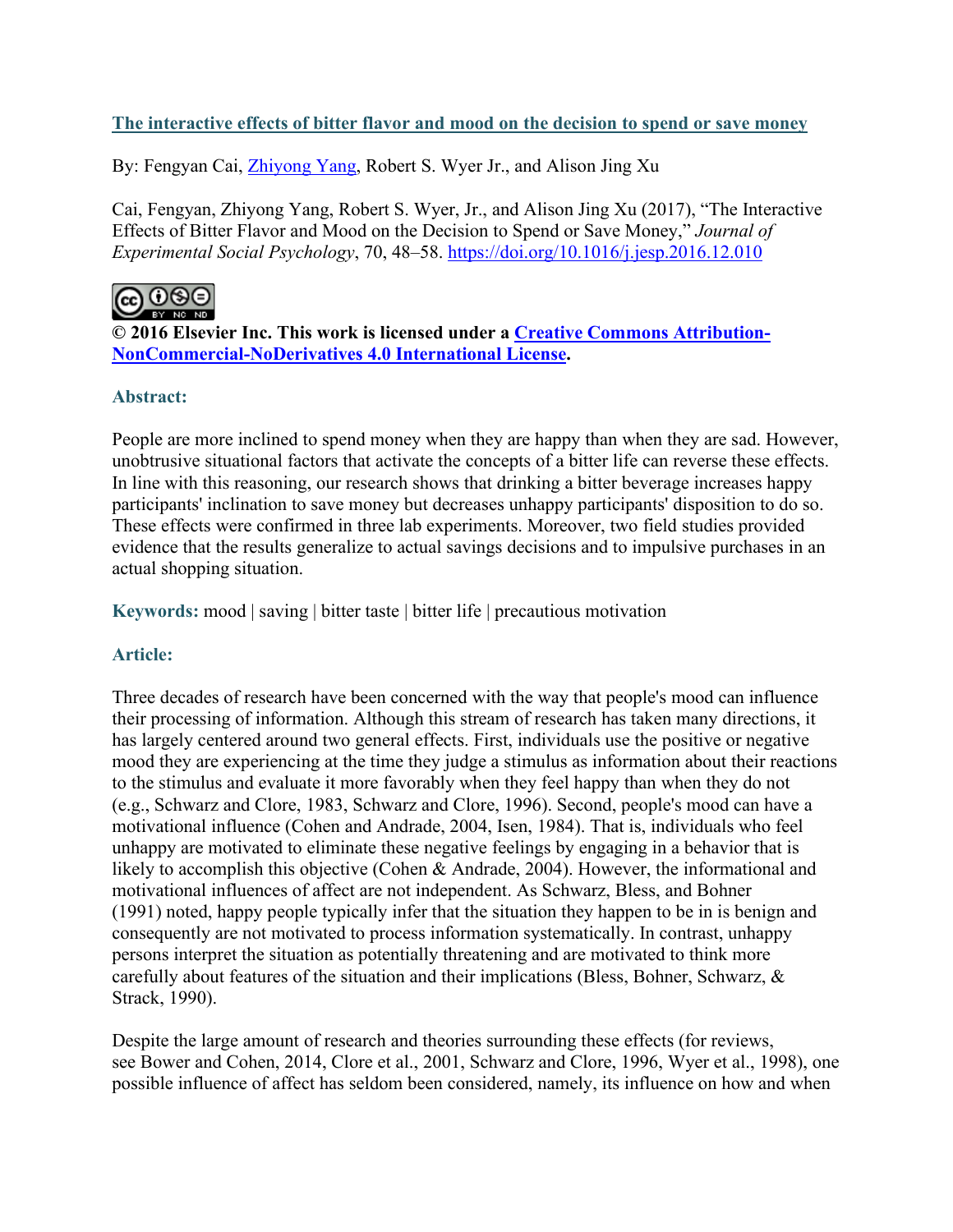people use their previously acquired knowledge as a basis for judgments and decisions. The research to be reported investigated the nature of this influence.

In doing so, we focused on decisions of a sort that occur frequently in daily life. People who receive an unexpected sum of money (i.e., a gift, an income tax refund, etc.) often decide whether to spend the money or to save it. In many cases, they may not think very carefully about these decisions. Rather, they may simply base their decision on what mood they happen to be in at that time. For example, people may spend more money when they are in a good mood than when they are not, independent of other considerations.

When people think more deliberatively about a savings decision, however, this decision is likely to depend on both (a) their expectation that a negative event might occur and whether the money would help them alleviate such an aversive situation, and (b) whether they perceive such an event to be imminent. These perceptions, however, may depend on their mood. Happy individuals may consider their present situation to be benign (Schwarz et al., 1991) and that a negative experience is unlikely. Consequently, they may believe that the misfortune they are contemplating is more likely to occur in the future, and decide to save the money as a safeguard against its occurrence. In contrast, unhappy individuals who contemplate an adversity are more likely to imagine that it could be imminent and may decide to spend money in an attempt to minimize its unpleasant consequences.

To increase the likelihood that individuals engage in this deliberation in the studies we report, we used an unobtrusive procedure to induce participants to contemplate a negative life event. Specifically, we asked participants to drink a bitter-taste beverage before they considered whether to spend or save a given amount of money. So, a key question to be addressed by this research is: Does bitter taste increase or decrease consumers' propensity to save or spend? Based on evidence that sensory experiences activate the concepts that can have metaphorical implications for the information people receive (Barsalou, 2008, Lakoff and Johnson, 2008), we assumed that tasting a bitter drink would activate concepts of bitterness and that these concepts, once accessible in memory, would influence people's interpretation of the life situation that came to mind when they were later confronted with a savings decision. (For evidence that a bitter taste can activate concepts that influence behaviors in quite unrelated situations, see Ding et al., 2016, Erskine et al., 2011). We further assumed that whether persons considered this situation to be relevant to their present life or to their future life would depend on the mood they were in at the time. As a result, bitter taste (or salience of the concepts associated with a "bitter" life) may increase or decrease individuals' tendency to save, depending upon their mood at the time of making the savings decision. The basis for our predictions is elaborated in the next section.

## **1. Theoretical background**

## 1.1. Affect and information processing

Two somewhat contradictory conceptualizations of the role of affect in information processing were proposed by Zajonc (1980) and Bower (1981). Zajonc postulated that affect and cognition are governed by separate systems that influence judgments and decisions. In contrast, Bower (1981) conceptualized affect and emotions as semantic concepts that influence information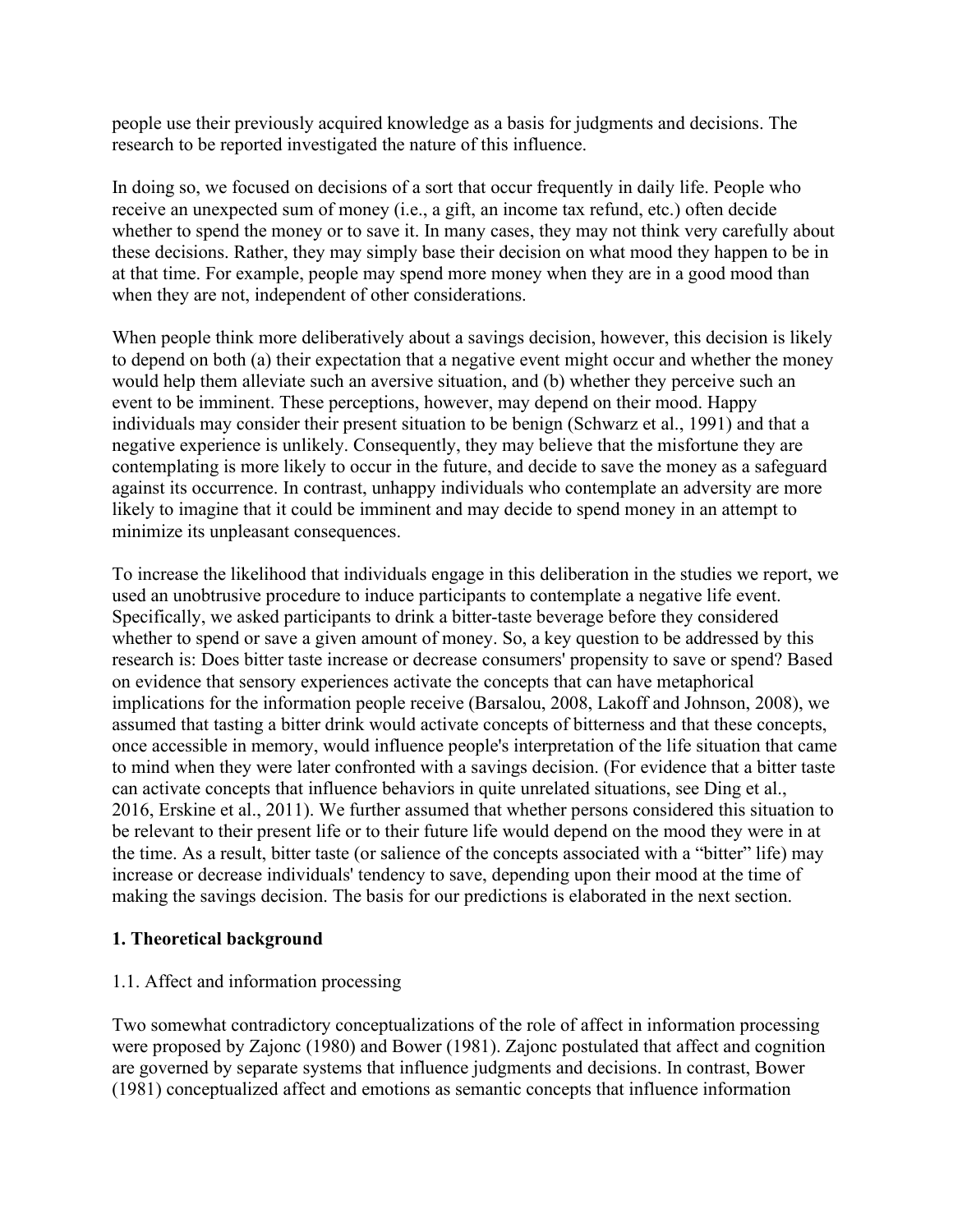processing (comprehension, memory, and judgment) in much the same way as do other concepts. Although many specific assumptions of these theories have been disconfirmed (Wyer et al., 1998), they have continued to stimulate a large amount of research and theorizing.

Current formulations of affect and cognition consider motivational factors, cognitive factors, or both. Motivational theories (e.g., Cohen and Andrade, 2004, Isen, 1984; see also Andrade, 2005) assume that negative affect is aversive and that individuals who experience this affect are motivated to decrease or eliminate these feelings. Another conceptualization of affect and cognition implies that affect can have both informational and motivational influences (Schwarz and Clore, 1983, Schwarz and Clore, 1996). According to this theory, people attribute the positive or negative affect they experience in a situation to the stimuli they happen to be thinking about at that time and use their mood as a basis for evaluating the stimuli. These stimuli could include physical objects, personal experiences, or the situation as a whole. Thus, happy people are more likely than unhappy people to judge the stimuli more favorably (Strack et al., 1988, Yeung and Wyer, 2004), to report higher life satisfaction (Schwarz & Clore, 1983) and higher self-esteem (Levine, Wyer, & Schwarz, 1994), and to evaluate their cognitive responses to a persuasive communication as more valid (Wegener, Petty, & Smith, 1995). According to Schwarz et al. (1991), individuals who experience positive affect at the time they encounter a situation are inclined to infer that the situation is benign and unproblematic. Therefore, they process the information in the situation more superficially and base judgments on more global criteria (Bless et al., 1990). In contrast, individuals who experience negative affect perceive the situation to be problematic and consequently give more attention to details of the information they encounter.

An important implication of the theory has not often been examined, however. That is, people's use of affect as information is likely to depend on its relevance to the stimuli being judged. The evidence bearing on this possibility is limited. However, a series of studies by Förster and Strack (1996); see also Neumann, Förster, & Strack, 2003) found evidence that concepts activated by bodily sensations only influence judgments of stimuli if they are applicable. For example, flexing one's arms (approach behavior that elicits positive affect) influences evaluations of positive stimuli but not negative ones (for a similar contingency, see Centerbar & Centerbar & Clore, 2006).

The present research considered implications of this contingency. Suppose individuals who experience positive or negative affect perceive their current situation to be benign or problematic, respectively. These different perceptions are likely to affect their thoughts about the quality of life events that are evaluatively consistent or inconsistent with their current life situation. For example, if happy people think about the possibility of having a negative life experience and speculate about when the negative event is likely to occur, they may perceive the event as inconsistent with their immediate life situation and consider the negative event to be more relevant to their future life. In contrast, unhappy people may perceive the event to be consistent with their current life circumstances, and thus may view the negative event as imminent.

These possibilities have implications for the effect of people's mood on their savings decisions. Suppose individuals who are contemplating whether to spend or save money consider the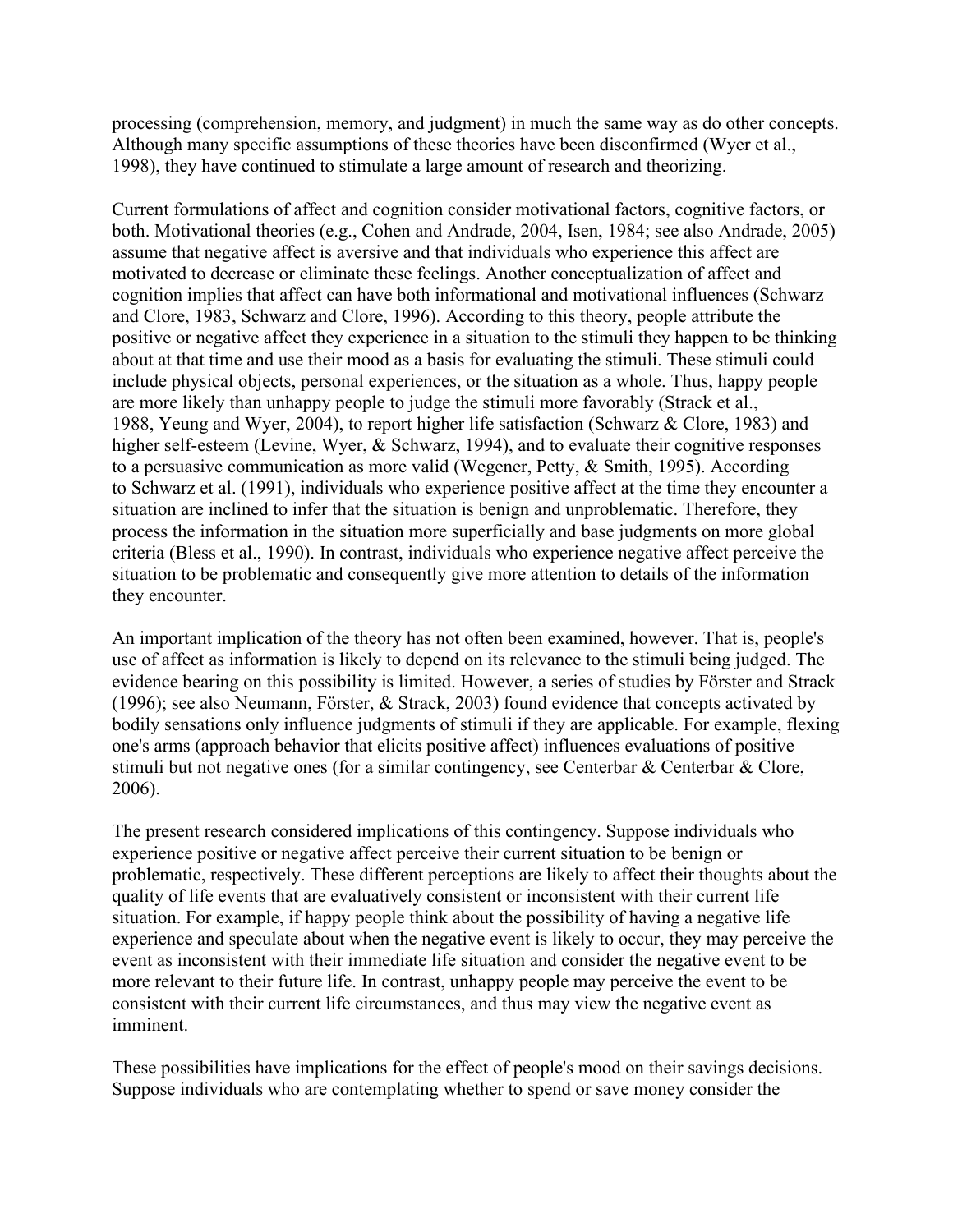possibility that they might encounter a misfortune. In this case, happy individuals may perceive the adversity to be inconsistent with their current life situation and thus to be more likely to occur in the future. Therefore, they may be inclined to save money as a hedge against its future occurrence. In contrast, unhappy persons are more likely to see the adversity as consistent with their immediate life situation and thus as potentially imminent. These persons, therefore, may be inclined to spend the money on immediate gratification to offset the effects of such an adverse event. These contingencies should only occur, however, if individuals happen to think about an aversive life event at the time they contemplate a savings decision. We now consider conditions in which this might occur.

#### 1.2. Bitter taste and bitter life

Taste can influence human behavior at a very early age. Infants show hedonically positive responses to sweet tastes, such as relaxation, increased sucking (Steiner, 1973), and elevated heart rate (Lipsitt, 1979). When they taste something bitter, however, they spontaneously exhibit negative behaviors such as grimacing (Peiper, 1963, Steiner, 1973) and a disruption of sucking (Rosenstein & Oster, 1988). In fact, recent neuroscience research indicates that bitterness activates a brain area that governs aversion (Trivedi, 2012). This evidence suggests an inherent association between a bitter taste and avoidance reactions. The use of "bitter" to describe an unpleasant situation is not restricted to taste and could be generalized to other types of negative experiences, leading these experiences to be described as "bitter" as well. Thus, it is common to describe subzero temperatures as "bitter cold", and impoverished circumstances as a "bitter life."

This generalizability is implied by research on embodied cognition (Barsalou, 2008, Landau et al., 2010). Lakoff and Johnson (2008); see also Williams, Huang, & Bargh, 2009) suggested that because a metaphor's meaning is grounded in physical experiences, concepts that are activated by body sensations can increase the accessibility of other concepts with which they are metaphorically linked, increasing the likelihood that the latter concepts are applied to features of a new stimulus to which they are applicable. Thus, physical warmth can lead people to judge a stranger to be personally warm (Williams & Bargh, 2008), carrying a heavy bag can influence judgments of importance (Zhang & Li, 2012), and encountering a fishy smell can increase suspiciousness (Lee & Schwarz, 2012).

The effect of a bitter taste may be analogous. Experiencing a bitter taste can activate semantic concepts of bitterness that are metaphorically associated with concepts of other objectively unrelated situations. Thus, bitter tastes elicit more negative evaluations of stimuli than sweet tastes (Ding et al., 2016) and increase the severity of moral judgments (Erskine et al., 2011). Moreover, as these studies suggest, the interpretation of "bitter" may depend on the type of stimuli being judged. When applied to a person, for example, "bitter" conveys anger and resentment, whereas when applied to one's life circumstances, "bitter" implies extreme harshness. We assumed that experiencing a bitter taste would activate semantic concepts of bitterness that are metaphorically applicable to one's life and the conditions surrounding it. We therefore expected it to influence savings decisions, depending on the situation to which the concepts are applied.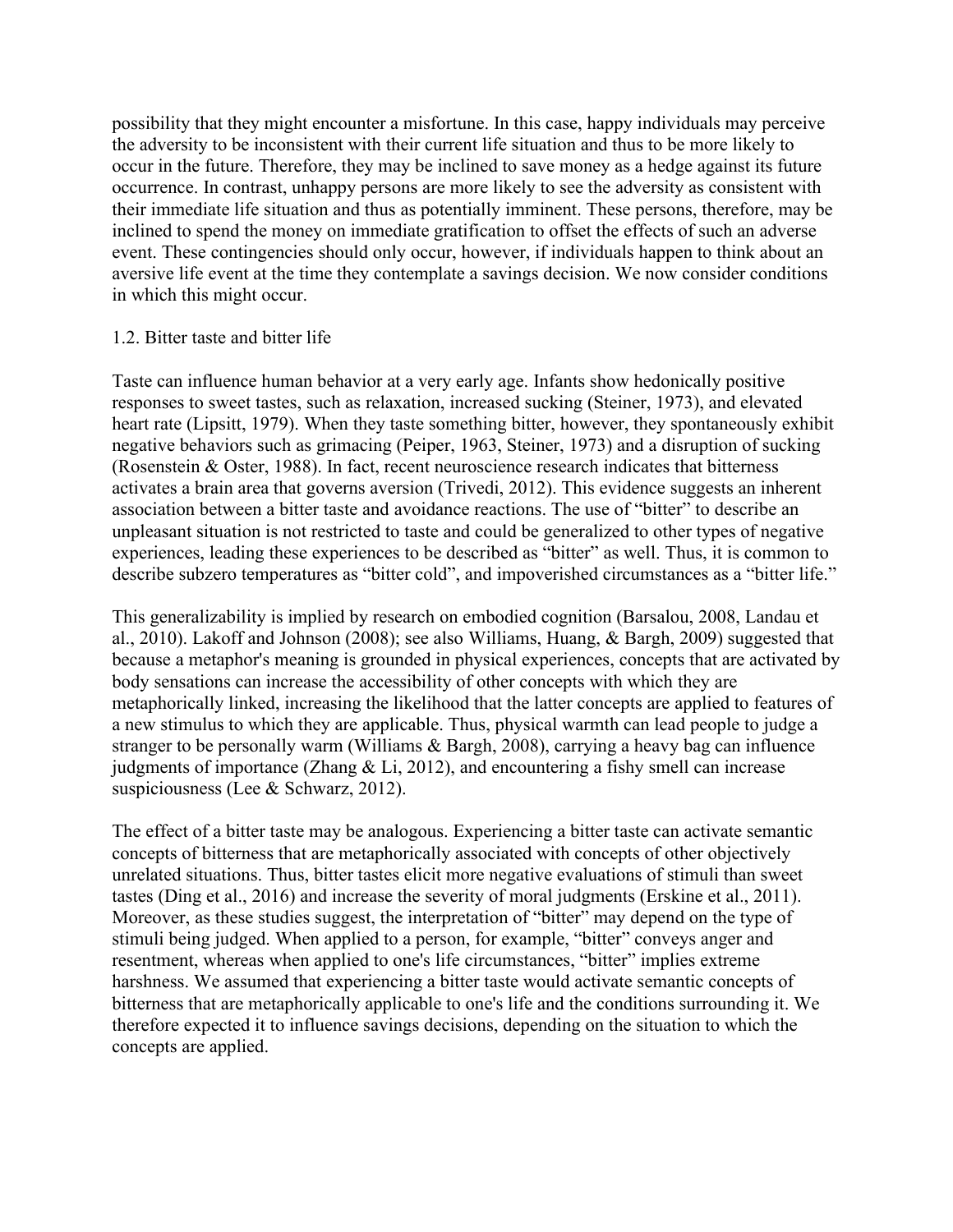#### 1.3. Summary and hypotheses

The preceding discussion suggests that although concepts activated by a bitter taste are likely to influence savings decisions, the nature of this influence depends on the mood they happen to be in at the time. In considering this possibility, we recognized that people often decide whether to spend or save money without thinking about the long-term consequences of this decision, especially when the amount of money is not large. Thus, happy persons may perceive that their immediate situation is benign and may feel free to spend money on immediate gratification without thinking about the consequences of doing so (Schwarz et al., 1991). In contrast, unhappy individuals are likely to perceive their present situation as problematic and are inclined to be cautious (Frijda, 2005, Lench et al., 2011, Raghunathan and Pham, 1999). To this extent, they may be disposed to save money without thinking about when they might need it.

Different considerations arise, however, when individuals have consumed a bitter food or beverage before making a savings decision. If the concepts associated with bitterness are salient when these individuals are deciding whether to spend or save money, they may apply these concepts to the life circumstances to which these concepts are most likely to be applicable and may base their savings decision on the implications of these concepts. Thus, happy individuals are likely to consider bitterness-related concepts to be inapplicable to their current life situation (benign and unproblematic) and to apply them to their future life instead. (For evidence that happy people are generally more disposed to think about the future than unhappy people, see Hornik, 1993, Labroo and Patrick, 2009) Thus, they are inclined to save money as a safeguard against this bitter future state. In contrast, unhappy individuals are more inclined to apply bitterness-related concepts to their present life situation. Therefore, they tend to spend money to alleviate this unpleasant state. That is:

**H1.** When individuals feel happy at the time they make a savings decision, tasting a bitter drink will increase their likelihood of deciding to save.

**H2.** When individuals feel unhappy at the time they make a savings decision, tasting a bitter drink will decrease their likelihood of deciding to save.

Three laboratory experiments and two field studies provided support for these hypotheses and the assumptions on which they were based.

Note. In the studies to be reported, all measures, manipulations, and exclusions are disclosed. We determined the sample size of Experiments 1, 2 and 5 on the basis of the existing literature (Ding et al., 2016, Erskine et al., 2011), and based the sample size of Experiment 3 on a power analysis using the results of our other experiments (see online Supplementary materials for detailed information).

#### **2. Pretests**

Our conceptualization assumes that: (a) physically experiencing a bitter taste can make bitterness-related concepts accessible in one's memory, and (b) the accessibility of these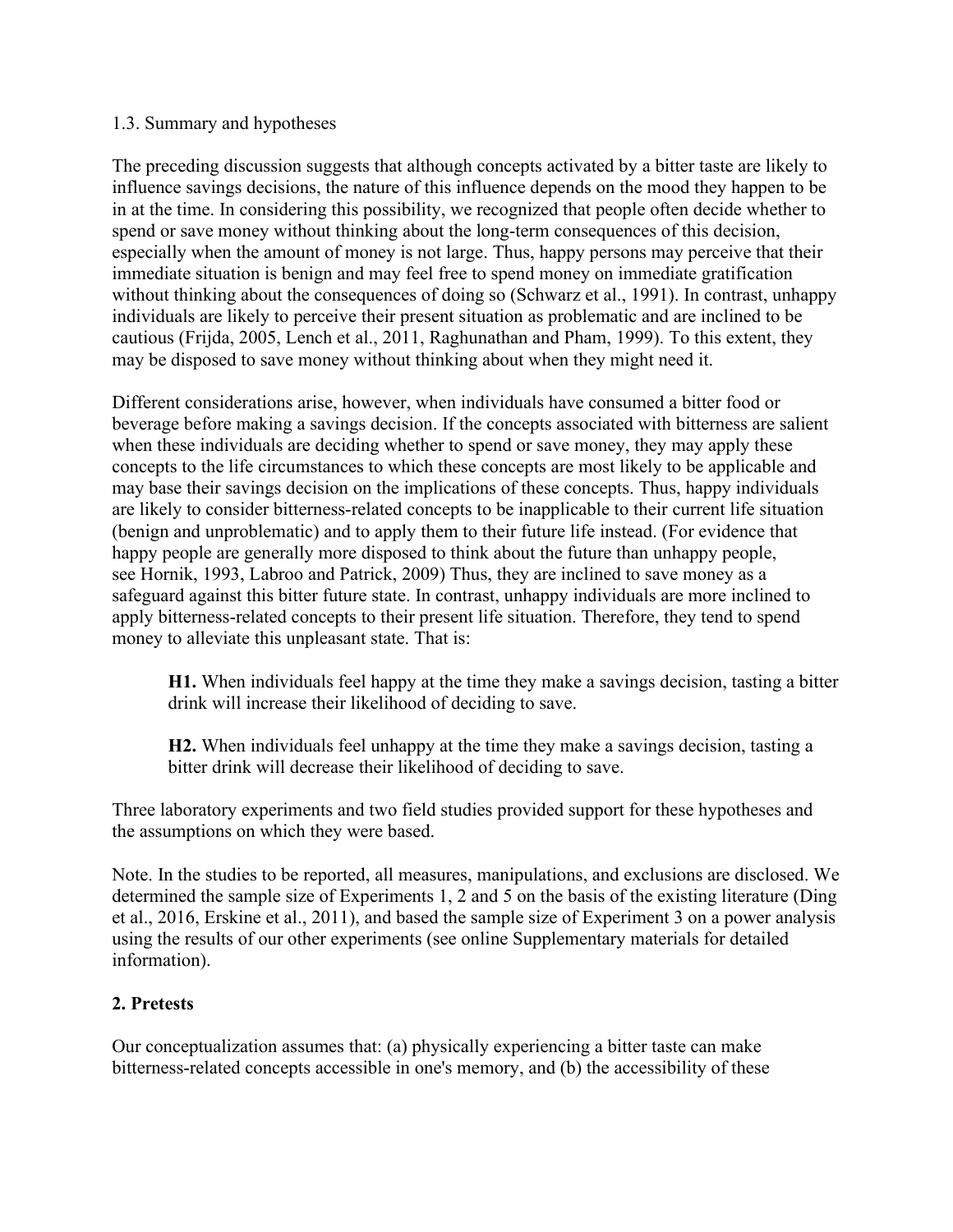bitterness-related concepts stimulates individuals to think about a bitter life. Two pretests confirmed these assumptions.

## 2.1. Pretest 1

# *2.1.1. Method*

The first pretest confirmed our assumption that thinking about a bitter-taste beverage and thinking about a harsh life experience both make the concept "bitter" more accessible in one's memory.

Fifty-two Hong Kong university students participated in this pretest. They were randomly assigned to two conditions (thinking about drinking black coffee vs. thinking about a harsh life situation). Participants were told that we were interested in people's spontaneous reactions to life events. In one condition, they were asked to "imagine that you have been given a beverage without knowing what it is and, after tasting it, find it to be dark black coffee without any sugar or milk." Then, they indicated the likelihood that they would describe the taste of the drink as "bitter" along a scale from 0 (*not at all*) to 10 (*very*). In a second condition, participants were told to "imagine that your future life turns out to be very difficult, and you have lost your job and have little money for food and other necessities." Then, these participants indicated the likelihood of describing their life as "bitter" along a similar scale.

## *2.1.2. Results*

Participants were more likely to describe black coffee as bitter (*M* = 7.67, *SD* = 2.27) than to describe the hard life as bitter ( $M = 6.16$ ,  $SD = 2.53$ ),  $F(1, 50) = 5.13$ ,  $p = 0.028$ ,  $\eta^2 = 0.09$ . In both cases, however, participants' ratings were significantly above the scale midpoint of 5.0,  $t(26) = 6.10$ ,  $p = 0.000$  and  $t(24) = 2.29$ ,  $p = 0.031$ , respectively. Thus, a concept of bitterness was activated in both conditions.

## 2.2. Pretest 2

# *2.2.1. Method*

The second pretest provided further evidence that tasting something bitter activates concepts associated with a bitter life. Forty participants  $(47.5\%$  women;  $M_{age} = 21.88$ ,  $SD = 3.70$ ) were randomly assigned to one of three blind-taste-test conditions. They were told that two unrelated experiments were being conducted. The first was ostensibly a blind taste test that was intended to assess individuals' experience with different tastes. On this pretense, participants were each given an opaque cup with a lid that contained about 20 ml of (a) bitter melon water, (b) salty water, or (c) pure water, and were asked to drink the beverage very slowly. Then, they indicated their liking for the beverage along a scale from 1 (*not at all*) to 10 (*very much*) and reported how they felt right after tasting the drink along a scale from − 3 (*very negative*) to + 3 (*very positive*).

The second task was allegedly being conducted by a social psychology professor who was interested in students' life in general. On this pretense, they were given 2 min to think about their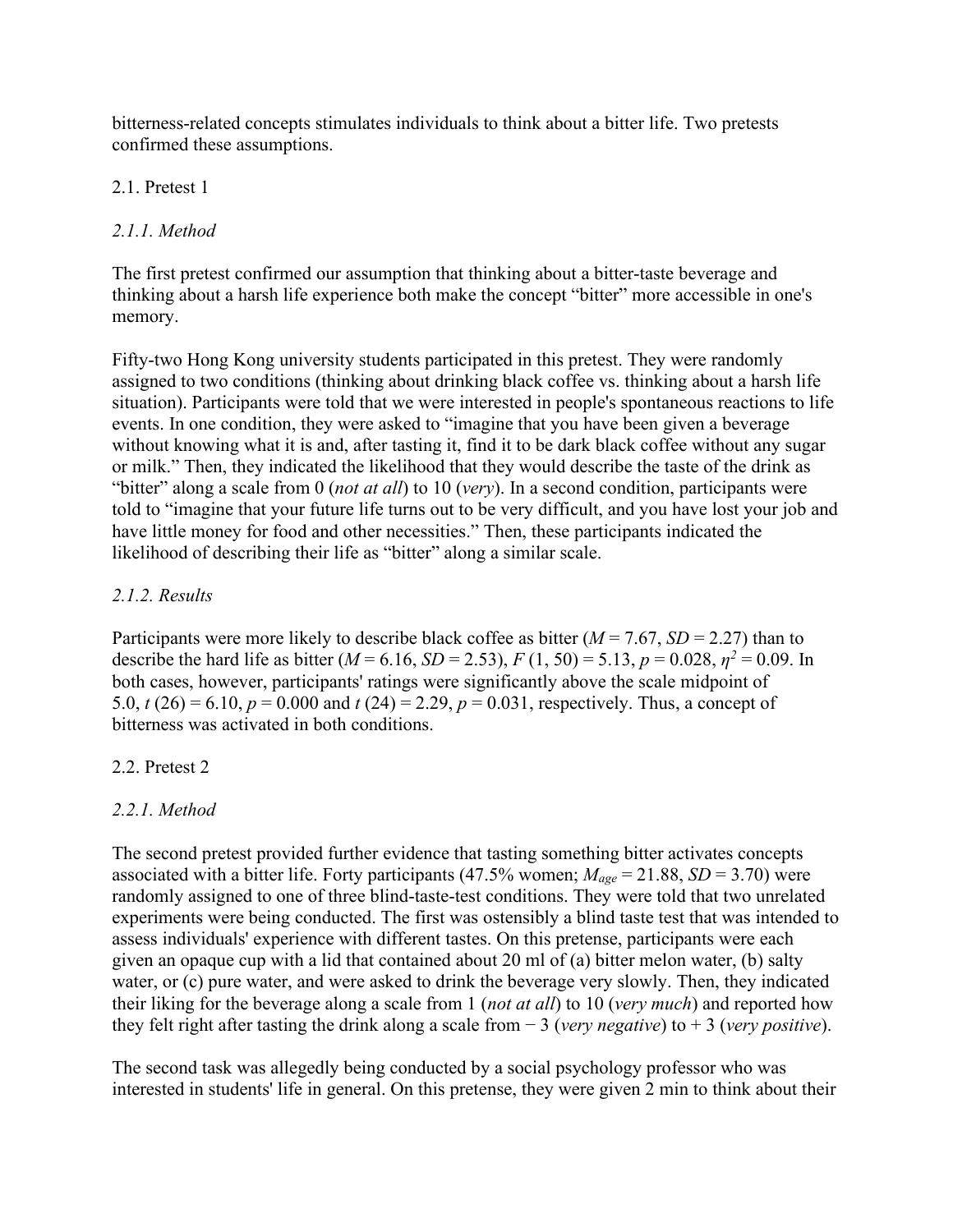future life. After doing so, they wrote down five adjectives that came to their mind most easily at that time.

## *2.2.2. Results*

The impact of taste on participants' liking for the beverages was significant,  $F(2, 37) = 12.50$ ,  $p = 0.000$ ,  $p^2 = 0.40$ . Planned contrasts showed that participants liked pure water (*M* = 4.25, *SD* = 1.42) more than either bitter melon water (*M* = 2.25, *SD* = 1.44), *t* (26) = 3.67, *p* = 0.001, or salty water  $(M = 1.75, SD = 0.97)$ ,  $t(22) = 5.04$ ,  $p = 0.000$ . But, salty water and bitter melon water did not differ in likeableness,  $t(37) = 0.99$ ,  $p = 0.32$ . Furthermore, the impact of taste on participants' reported feelings was also significant,  $F(2, 37) = 7.56$ ,  $p = 0.002$ ,  $p^2 = 0.29$ . People reported feeling more negatively after tasting bitter melon water  $(M = -0.69, SD = 1.35)$  than after tasting pure water  $(M = 0.50, SD = 1.24)$ ,  $t(26) = 2.38$ ,  $p = 0.025$ . Similarly, people also felt more negatively after tasting salty water  $(M = -1.33, SD = 1.35)$  than after tasting pure water  $(M = 0.50, SD = 1.24), t(22) = 4.33, p = 0.000.$ 

Next, we counted the number of adjectives specifically related to a bitter life that participants generated after thinking about their future life (i.e., harsh, hard, difficult, bitter, and suffer). This number was significantly greater when participants had tasted a bitter melon drink  $(M = 1.25, SD = 0.45)$  than when they had tasted either a salty drink  $(M = 0.25, SD = 0.45)$  or pure water ( $M = 0.08$ ,  $SD = 0.29$ ),  $F(2, 37) = 34.30$ ,  $p = 0.000$ ,  $p^2 = 0.65$ . Taken together, these results indicate that although both bitter melon water and salty water could generate negative experiences, only tasting bitter melon water affected participants' perceptions of a bitter life.

In combination, the two pretests show that bitterness concepts are activated when consumers think about drinking a bitter tasting beverage or think about a harsh life situation (Pretest 1), or when they physically taste something bitter (Pretest 2), and that the bitterness concepts activated by tasting something bitter make participants more accessible to the concepts of a bitter life when thinking about their future (Pretest 2).

# **3. Experiment 1**

According to our conceptualization, tasting a bitter drink activates bitterness-related semantic concepts and individuals later apply these concepts in construing their life situation at the time they make a savings decision. Furthermore, whether people apply these concepts to their future life or to their present life circumstances (and, therefore, whether they decide to save money or spend it) depends on the mood they happen to be in. Although our pretests confirmed the assumption that tasting a bitter drink activated semantic concepts associated with a bitter life, it was desirable to ensure that the salience of these concepts affects savings decisions independently of the manner in which they are activated. Experiment 1 examined this possibility.

## 3.1. Method

One hundred fifty-four American college students (57.1% women) took part in the experiment for partial course credits. They were randomly assigned to the conditions of a 3 (mood: happy vs. sad vs. control)  $\times$  2 (concept priming: bitter life vs. neutral) between-subjects design.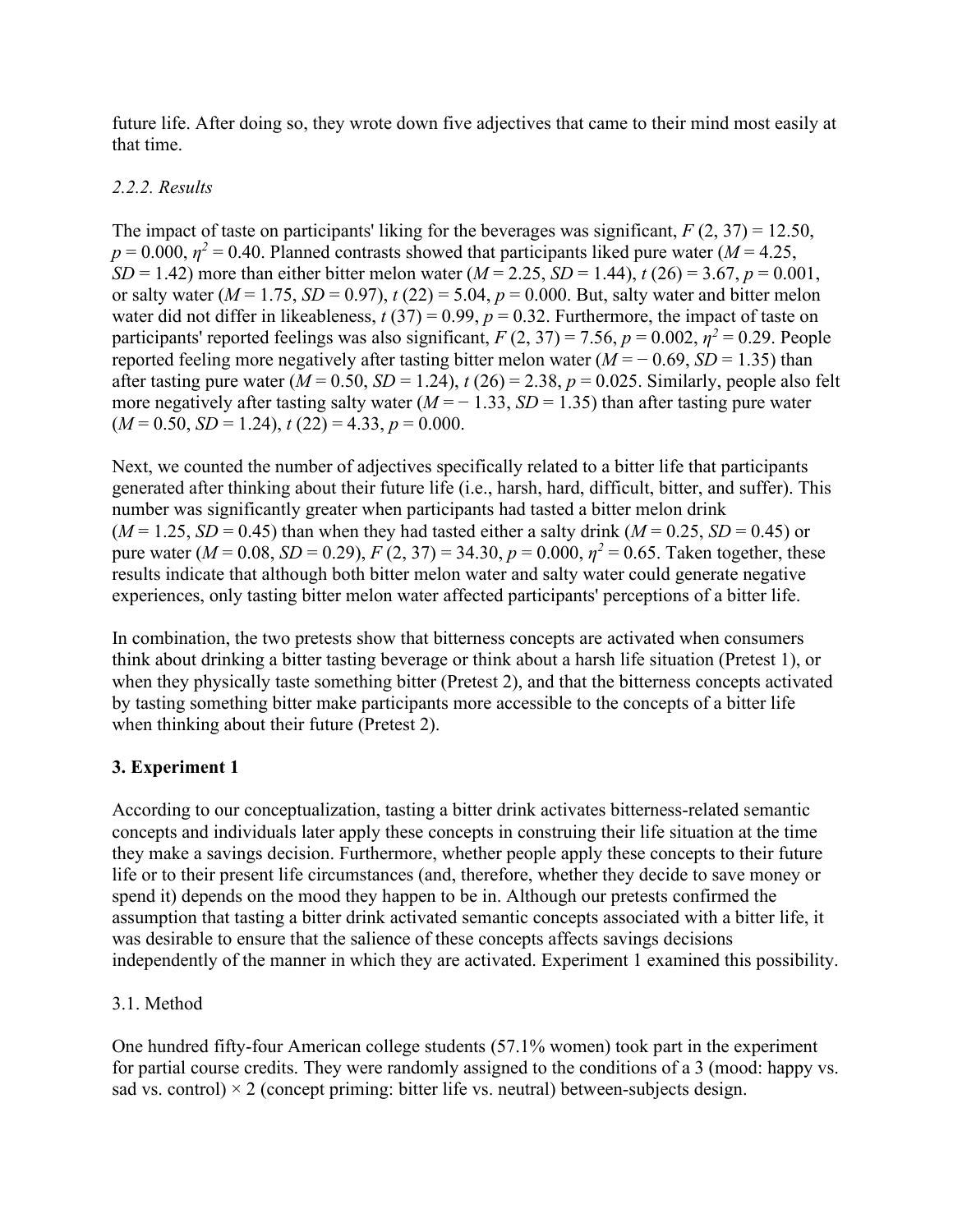Participants were told that they would take part in three unrelated tasks. In the first task, we manipulated participants' mood using a procedure similar to that employed by Adaval (2001); see also Schwarz & Clore, 1983). A psychology professor who was interested in acquiring information about personal experiences of college students was ostensibly conducting the first task. On this pretense, participants in *happy mood* conditions were asked to recall a recent event that made them happy whenever they thought about it. In contrast, participants in *sad mood* conditions were asked to recall an experience that made them sad whenever they thought about it. In *control* conditions, participants described a routine event that had happened in their life.

After completing the writing task, which took about 10 min, participants indicated how they felt along a scale from 1 (*very bad*) to 9 (*very good*) and reported their experience of three positive emotions (happy, pleasant, and delighted;  $\alpha$  = 0.98) and three negative ones (sad, unpleasant, and distressed;  $\alpha$  = 0.90) along scales from 1 (not at all) to 9 (very much). Responses to the items in each set were averaged to provide a second indication of their mood.

Participants then performed a word construction task in which they were asked to construct words from sets of scrambled letters. In the *bitter*-*life priming* condition, 5 out of the 20 words were associated with a bitter life (i.e., harsh, hard, bitter, difficult, and suffer). In the *neutral priming* condition, all 20 words were neutral (e.g., leaf, watch, head, word, and software).

In the savings decision task, participants were told to imagine that they unexpectedly received extra money of \$300 per month from then until the end of the year as a result of a Tuition Waiver Program (at that time, there was indeed such a program on campus), and to indicate the proportion of this money that they would like to save for future use and the reason for their savings decision.

Finally, they reported gender, age, income, and work status. These variables consistently showed no effect in this study and the subsequent studies; therefore, we will not discuss their effects further.

#### 3.2. Results

## *3.2.1. Manipulation check*

Mood was successfully manipulated. Participants reported feeling more positively when they had recalled a happy life experience  $(M = 8.58, SD = 0.28)$  than when they had recalled either a neutral experience ( $M = 6.08$ ,  $SD = 0.26$ ) or a sad one ( $M = 3.09$ ,  $SD = 0.27$ ),  $F (2, 148) = 98.86$ ,  $p = 0.000$ ,  $p^2 = 0.57$ . Analyses of specific emotions exhibited a similar pattern. Participants' reports of positive emotions were 8.53 (*SD* = 0.29), 5.43 (*SD* = 0.27), and 2.28 (*SD* = 0.28) in happy mood, control, and sad mood conditions, respectively,  $F(2, 148) = 118.94$ ,  $p = 0.000$ ,  $\eta^2 = 0.62$ . However, their reports of negative emotions were 1.49 (*SD* = 0.24), 2.67 (*SD* = 0.23), and 6.20 (*SD* = 0.24), respectively, *F* (2, 148) = 105.26, *p* = 0.000,  $\eta^2$  = 0.59. These effects did not depend on the nature of the primed concepts ( $p$ 's  $> 0.15$ ).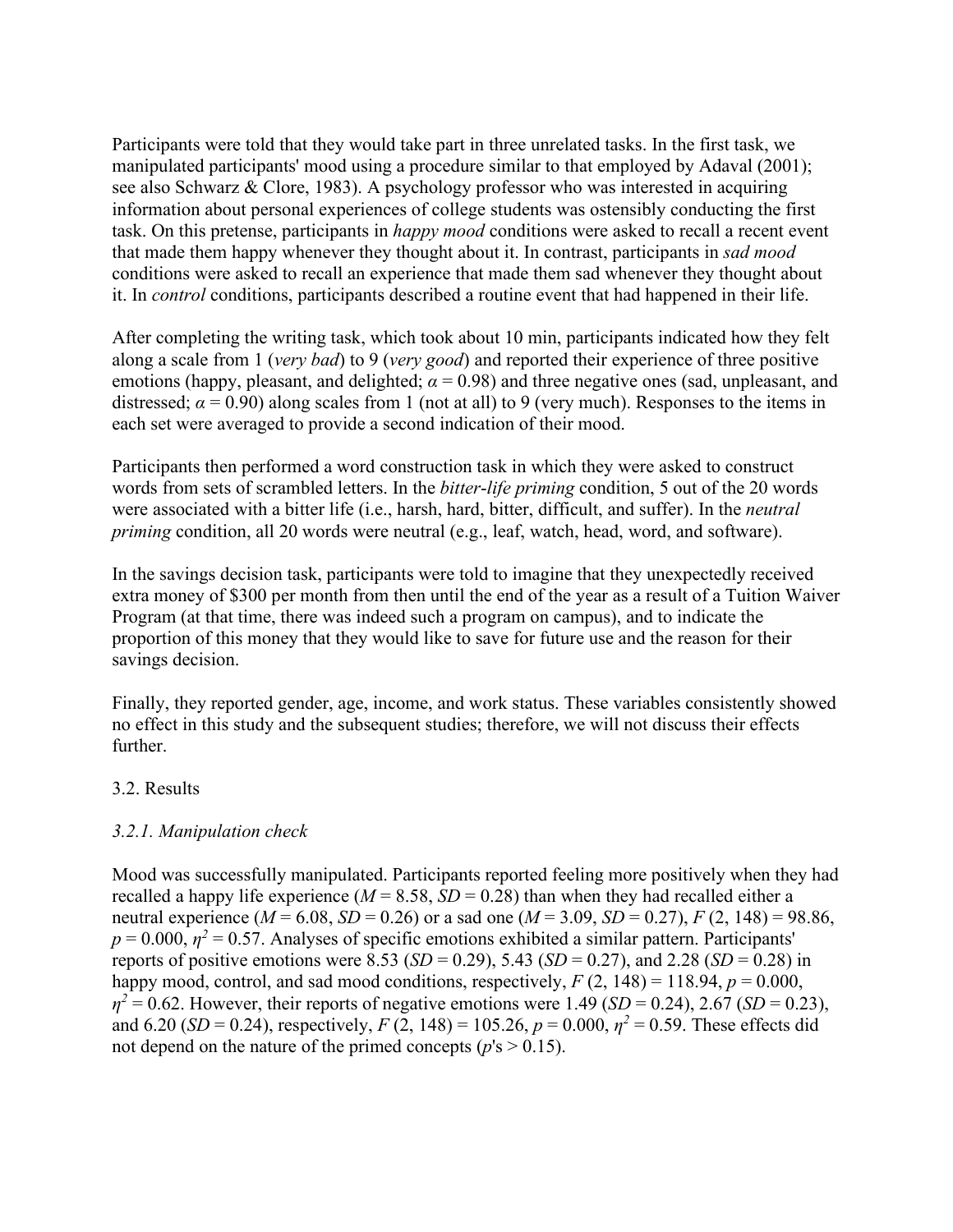#### *3.2.2. Saving percentage*

We expected that activating semantic concepts associated with bitterness would lead happy participants to apply these concepts to their future life, disposing them to save. In contrast, it should lead unhappy participants to apply the concepts to their current life situation and consequently dispose them to spend. These expectations were confirmed. The proportion of the extra money that participants intended to save is shown in Table 1 as a function of mood and concept priming. The interaction of these variables was significant,  $F(2, 148) = 4.52$ ,  $p = 0.012$ ,  $\eta^2$  = 0.06. Happy participants estimated they would save more money when bitterness-related concepts were primed ( $M = 71\%$ ) than when they were not ( $M = 53\%$ ),  $F(1, 148) = 4.61$ , *p* = 0.03. Sad participants, however, estimated that they would save *less* money in the former condition ( $M = 44\%$ ) than in the latter ( $M = 59\%$ ),  $F(1, 148) = 3.10$ ,  $p = 0.08$ . Finally, participants in control conditions, like those in happy conditions, reported a marginally greater disposition to save money when bitterness-related concepts had been primed  $(M = 61\%)$  than when they had not  $(M = 47\%)$ ,  $F(1, 148) = 2.87$ ,  $p = 0.10$ .

**Table 1.** The percentage of money saved as function of mood and priming conditions: Experiment 1.

|                                                      | Mood                   |                         |                        |
|------------------------------------------------------|------------------------|-------------------------|------------------------|
|                                                      | <b>Happy</b>           | Sad                     | <b>Neutral</b>         |
| Saving percentage out of \$300                       |                        |                         |                        |
| Priming concepts related to bitter life              | 71.36%                 | 44.11%                  | 60.77%                 |
|                                                      | $(24.20\%)$            | $(26.25\%)$             | $(34.99\%)$            |
| Priming neutral concepts                             | 53.27%                 | 58.65%                  | 47.29%                 |
|                                                      | $(28.01\%)$            | $(24.65\%)$             | $(34.42\%)$            |
| $M_{\rm diff}$                                       | $18.09\%$ <sup>a</sup> | $-14.54%$               | 13.48%                 |
| Percentage of participants with precautionary motive |                        |                         |                        |
| Priming concepts related to bitter life              | 52.00%                 | 14.29%                  | 40.00%                 |
|                                                      | (51%)                  | $(35.86\%)$             | $(50\%)$               |
| Priming neutral concepts                             | 17.39%                 | 38.71%                  | 17.24%                 |
|                                                      | (38.76%)               | $(49.51\%)$             | $(38.44\%)$            |
| $M_{\rm diff}$                                       | $34.61\%$ <sup>a</sup> | $-24.42\%$ <sup>a</sup> | $22.76\%$ <sup>a</sup> |

<sup>a</sup> Differences are significant at  $p < 0.05$ .

#### *3.2.3. Precautionary motivation*

We expected that happy individuals' decisions to save money would be based on their concern about the possibility of a bitter future life and their motivation to guard against this eventuality. To evaluate this possibility, two graduate students who were blind to our hypotheses were given the definition of a precautionary motive, namely, "to build up a reserve against unforeseen contingencies" (Browning and Lusardi, 1996, Keynes, 1937), and two criteria for inferring such a motive: (a) whether it is intended to prevent a negative event from happening, and (b) whether the event to be prevented is unpredictable. The two judges then coded the reasons that participants gave for their savings decision in terms of whether they reflected a precautionary motive or not. The typical reasons provided by participants include "I would like to have money put away for a rainy day, and knowing that I have available funds for any financial mishaps gives me a feeling of security", "For any type of emergency in the future", and "I like to save just to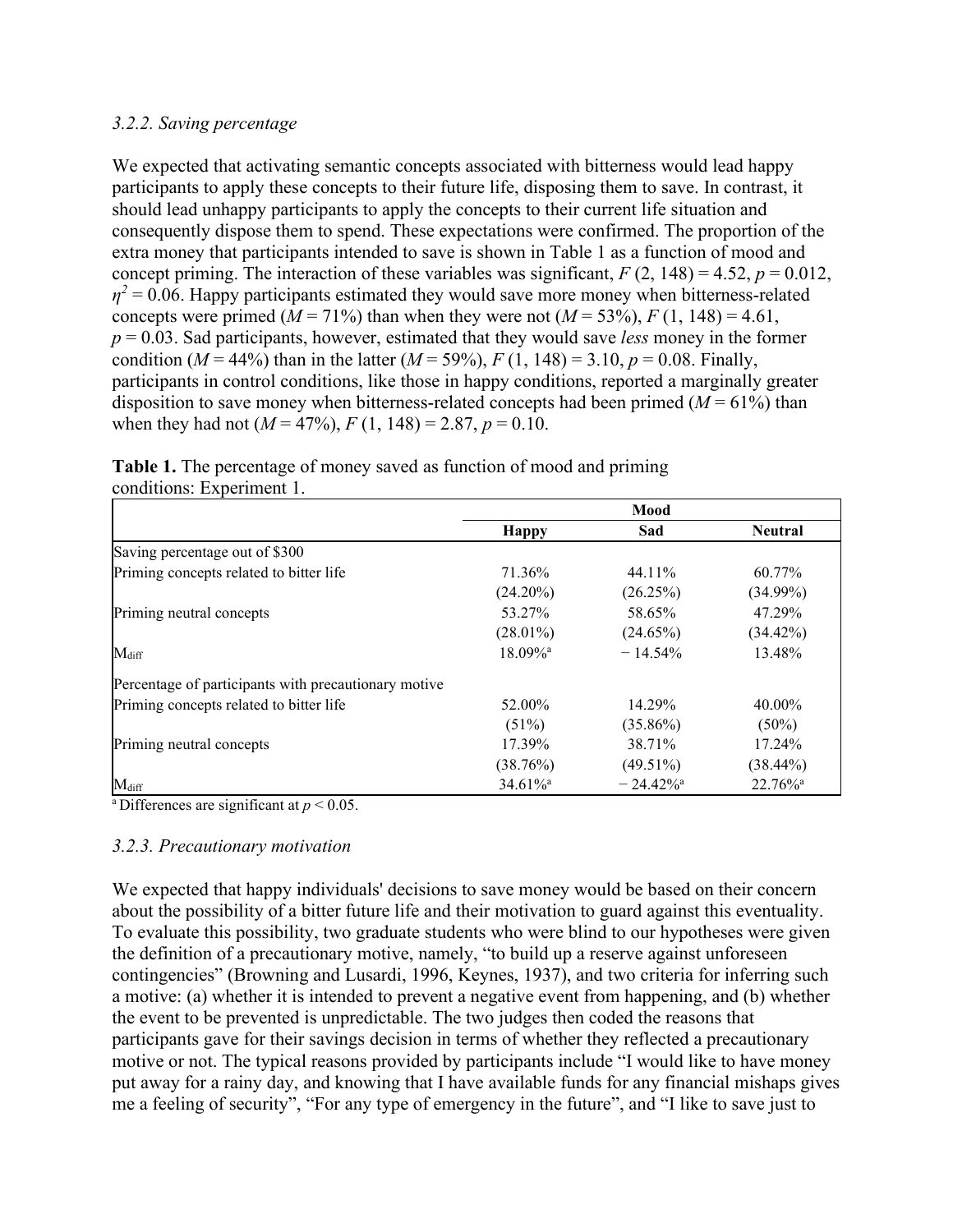have back-up money in case of an emergency, or large unexpected expenses". Inter-coder agreement was 83% ( $Kappa = 0.63$ ,  $p = 0.000$ ) and disagreements were solved through discussions.

The proportion of participants who listed a precautionary motive in each condition is summarized in the second section of Table 1. The interaction of mood and concept priming was significant,  $F(2, 148) = 6.06$ ,  $p = 0.003$ ,  $\eta^2 = 0.08$ . Happy participants were more likely to generate precautionary motives when concepts associated with a bitter life were primed  $(M = 52\%)$  than when neutral concepts were primed  $(M = 17\%)$ ,  $F(1, 148) = 7.18$ ,  $p = 0.008$ . This was also true in control conditions  $(M_{bitter\-concept} = 40\% \text{ vs. } M_{neutral\-concept} = 17\%), F(1,$  $148$ ) = 3.48,  $p = 0.060$ . Unhappy participants, however, were less likely to generate precautionary reasons when bitterness-related concepts were primed  $(M = 14\%)$  than when neutral concepts were primed  $(M = 39\%)$ ,  $F(1, 148) = 3.74$ ,  $p = 0.055$ .

## **4. Experiment 2**

The results of Experiment 1 confirmed our assumption that priming bitterness-related semantic concepts would increase happy individuals' precautionary motives and their desire to save money. But priming these same concepts reduced sad participants' concern about the future and decreased their intention to save. If tasting a bitter drink spontaneously activates concepts associated with bitterness, it should have similar effects.

Experiment 2 investigated this possibility. After inducing participants to feel either happy or sad by recalling a past experience, they were asked to take part in a blind taste test and, on this pretense, were given a drink of either pure water or bitter melon water. We expected that tasting a bitter drink would increase the likelihood that happy participants decide to save but decrease the likelihood that unhappy participants to do so.

In evaluating this hypothesis, it was important to determine whether the effects we observed were specific to tasting a bitter drink or whether other unpleasant experiences would have a similar effect. The effect of drinking a bitter tasting beverage on happy participants' expectations for their future life seemed unlikely to generalize to experiences to which concepts of bitterness were irrelevant. However, the effects of unpleasant experiences on sad participants' savings decisions are less clear. As we noted earlier, unhappy individuals are generally motivated to engage in behavior that can decrease or eliminate their negative feelings they are experiencing (Andrade, 2005, Isen, 1984). If tasting a bitter drink activates thoughts about the adversity of their present life situation, it could increase their desire to spend money for this reason. To this extent, however, other unpleasant experiences that call unhappy individuals' attention to their immediate circumstances (e.g., drinking salty water) could have similar effects. To investigate this possibility, we added a salty drink condition into this experiment. We expected that although a salty drink was unlikely to affect happy participants' savings decisions, it might have an effect on sad participants' decisions that was similar to the effect of a bitter drink.

#### 4.1. Method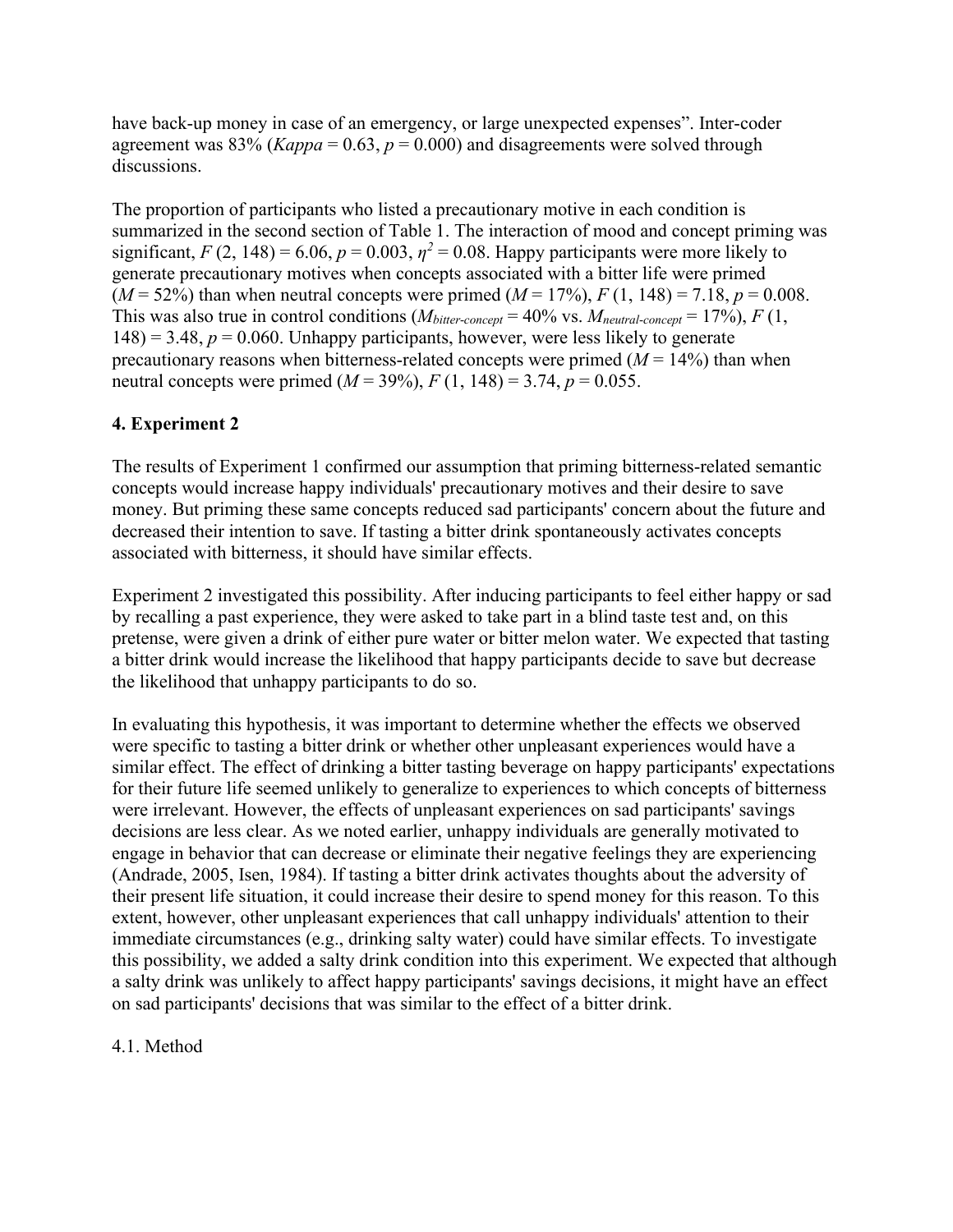One hundred fifty-three Chinese college students (51.6% women; *Mage* = 21.46, *SD* = 2.81) participated for a compensation of  $420$  RMB (about \$3.25 USD). They were assigned to conditions of a 2 (mood: happy vs. sad)  $\times$  3 (beverage: bitter melon water vs. salty water vs. pure water) between-subjects design.

Participants were told that they would take part in three unrelated tasks concerning: (a) college students' life experiences, (b) a blind taste test, and (c) students' attitudes toward financial investment. In the first task, we manipulated participants' mood using a procedure similar to that employed in Experiment 1. After completing the writing task, which took about 10 min, they described their personal feelings along a scale from − 3 (*very bad*) to + 3 (*very good*) as a measure of general mood.

The second task was framed as a blind taste test that was designed to test humans' gustatory senses. On this pretense, participants were given a small opaque cup of bitter melon water, salty water, or pure water. After tasting the beverage, participants indicated the taste of the beverage (sweet, salty, sour, bitter, or no special taste), and the extent to which they liked it along a scale from 1 (*not at all*) to 7 (*very much*).

Finally, participants were informed that we were helping a national bank to collect information about college students' attitude toward financial investment. Participants first answered several questions about their gender, age, grade, and monthly allowance. Then, they were asked to imagine that they had received an extra  $4500$  RMB allowance every month (about \$81.25 USD) and indicated the likelihood that they would save the money along a scale from − 3 (*definitely no*) to + 3 (*definitely yes*).

After making their savings decision, participants indicated the extent to which they agreed that they were worrying about their future at the time they made their savings decision along a scale from − 3 (*totally disagree*) to + 3 (*totally agree*).

## 4.2. Results

## *4.2.1. Manipulation checks*

Participants' mood was successfully manipulated. Participants felt more positively in happy mood conditions ( $M = 1.52$ ,  $SD = 0.17$ ) than in sad mood conditions ( $M = -0.32$ ,  $SD = 0.17$ ),  $F(1, 146) = 58.67$ ,  $p = 0.000$ ,  $p^2 = 0.29$ , one missing data point. All participants correctly identified the taste of the beverage. Furthermore, participants liked pure water  $(M = 4.14,$  $SD = 0.16$ ) more than either salty water ( $M = 2.24$ ,  $SD = 0.17$ ) or bitter melon water ( $M = 2.04$ , *SD* = 0.18), *F* (2, 147) = 48.21,  $p = 0.000$ ,  $p^2 = 0.40$ , and this effect was not contingent on mood.

## *4.2.2. Likelihood of saving*

We hypothesized that after tasting a bitter drink, happy participants would increase their disposition to save (H1), whereas sad participants would decrease their disposition to do so (H2). We further speculated that although the effect of happy participants' consumption experience on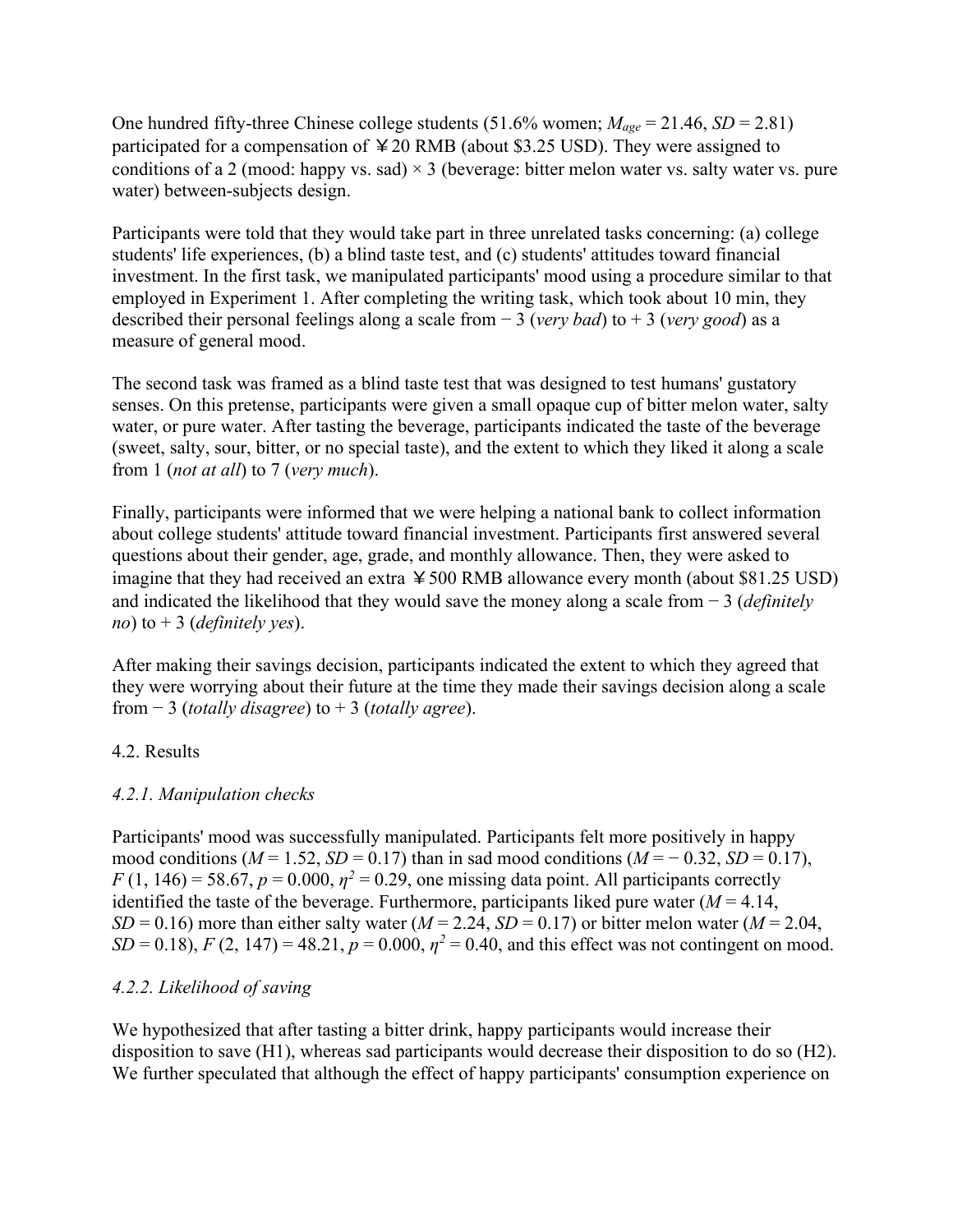their savings decisions would be restricted to conditions in which they had tasted a bitter drink, its effect on sad participants' decisions might generalize to salty-taste conditions as well.

Data related to these hypotheses are summarized in the top section of Table 2. The interaction of mood and taste conditions was significant and of the form expected,  $F(2, 147) = 4.51$ ,  $p = 0.013$ ,  $\eta^2$  = 0.06. Planned comparisons shown in the table indicate that participants in pure water conditions were more disposed to save money when they were sad ( $M = 1.79$ ,  $SD = 1.50$ ) than when they were happy ( $M = 0.80$ ,  $SD = 1.86$ ),  $F(1, 147) = 4.77$ ,  $p = 0.031$ , consistent with expectations (Raghunathan & Pham, 1999). However, tasting a bitter drink increased happy participants' disposition to save money ( $M = 1.81$ ,  $SD = 0.160$ ) relative to pure water conditions  $(M = 0.80, SD = 1.86)$ ,  $F(1, 147) = 4.80$ ,  $p = 0.03$ . However, tasting a salty drink had no such influence  $(M = 0.72, SD = 1.95)$ ,  $F = 0.03$ ,  $p = 0.86$ . None of the demographic indicators (i.e., gender, age, grade and monthly allowance) influenced participants' saving intentions.

| ۷.                 |                            |                   |  |
|--------------------|----------------------------|-------------------|--|
|                    | Mood                       |                   |  |
|                    | <b>Happy</b>               | Sad               |  |
| Saving likelihood  |                            |                   |  |
| Pure water         | $0.80(1.86)^{b}$           | $1.79(1.50)^a$    |  |
| Bitter melon water | $1.81(1.60)^a$             | $0.75(1.81)^{b}$  |  |
| Salty water        | $0.72(1.95)^{b}$           | $0.71(1.81)^{b}$  |  |
| Worry about future |                            |                   |  |
| Pure water         | $-0.20(1.67)^{b}$          | $0.71(1.36)^a$    |  |
| Bitter melon water | $0.77(1.90)^a$             | $-0.40(1.82)^{b}$ |  |
| Salty water        | $0.00(1.73)$ <sup>ab</sup> | $0.21(1.69)^{ab}$ |  |

**Table 2.** Saving likelihood, worrying about future, as function of mood and taste—Experiment 2.

Cells with unlike superscripts differ at  $p < 0.05$ .

In contrast, tasting a bitter drink decreased sad participants' disposition to save  $(M = 0.75)$ , *SD* = 1.81) relative to tasting pure water (*M* = 1.79, *SD* = 1.50), *F* (1, 147) = 4.25, *p* = 0.041. As we speculated, however, tasting a salty drink  $(M = 0.71, SD = 1.81)$  also decreased sad participants' disposition to save relative to pure water conditions  $(M = 1.79, SD = 1.50)$ ,  $F(1,$  $147$ ) = 5.09,  $p = 0.026$ . Taken together, these results confirm our speculation that sad participants' spending decision is not restricted to the influence of their past consumption experience on their interpretation of their current life situation as "bitter." More generally, the unpleasant feelings elicited by the taste, along with the negative affect they were experiencing, apparently led them to perceive their immediate life situation as unpleasant and motivated them to reduce or eliminate the negative feelings they were experiencing as a result of this perception (Andrade, 2005, Shen and Wyer, 2008). Therefore, although the effect of tasting a bitter drink on happy persons' decisions to save money was specific to this type of drink, the effect of taste on unhappy persons' decision to save money could be generalized to other unpleasant drinks as well.

#### *4.2.3. Worry about the future*

Participants' concern about the future, summarized in the second section of Table 2, provided further confirmation for our assumptions concerning the factors that underlay their saving conditions. Specifically, the interaction of taste conditions and mood was significant, *F* (2,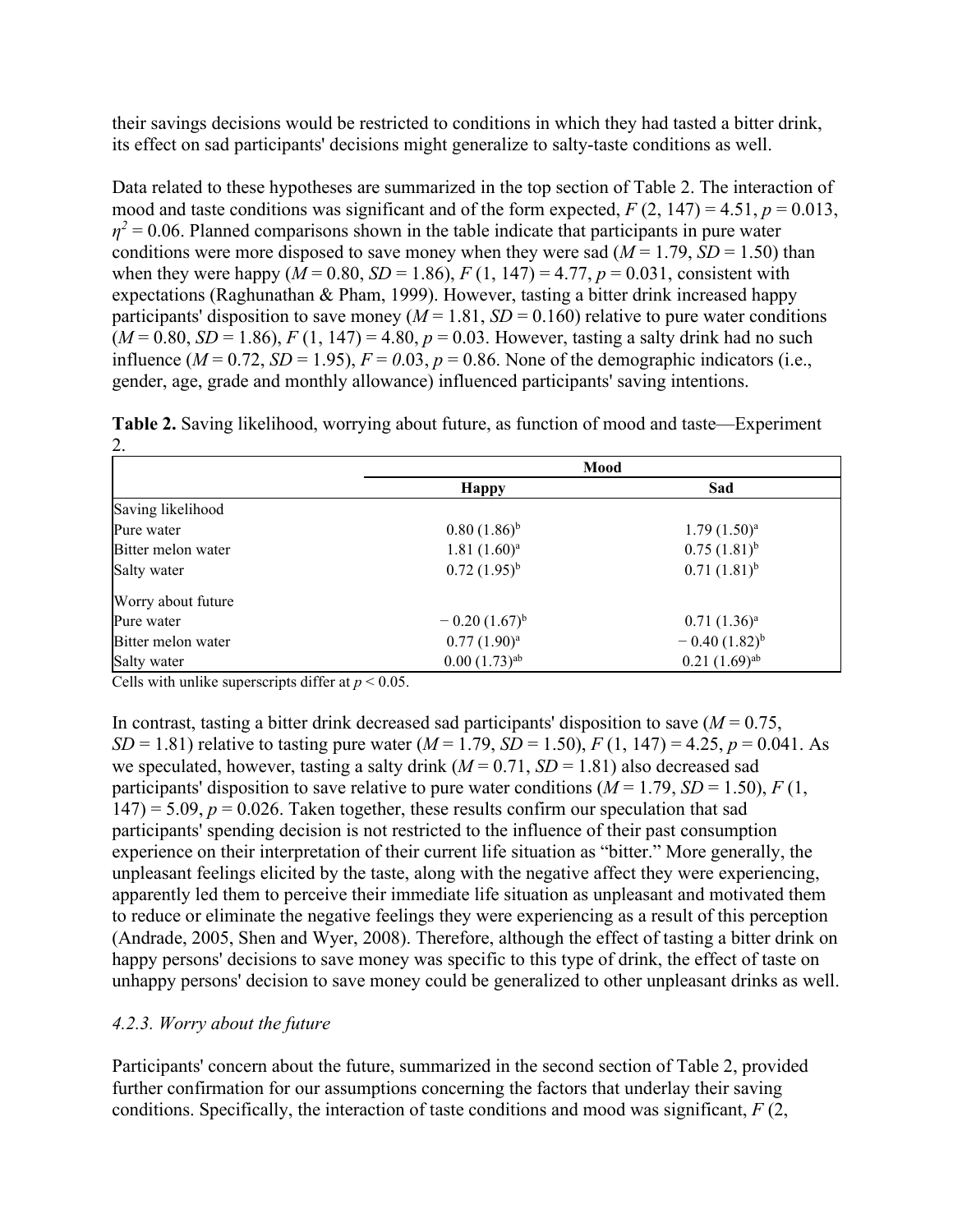$147$ ) = 4.86,  $p = 0.009$ ,  $\eta^2 = 0.06$ . Happy participants worried more about their future after drinking bitter melon water ( $M = 0.77$ ,  $SD = 1.90$ ) than after drinking either salty water  $(M = 0.00, SD = 1.73), F(1, 147) = 2.63, p = 0.107$ , or pure water  $(M = -0.20, SD = 1.67), F(1, 147) = 2.63$  $147$ ) = 4.56,  $p = 0.034$ . In contrast, sad participants worried less about their future after drinking either a bitter drink ( $M = -0.40$ ,  $SD = 1.82$ ) or after drinking a salty drink ( $M = 0.21$ ,  $SD = 1.69$ ) than after drinking plain water ( $M = 0.71$ ,  $SD = 1.36$ ), although only the first difference was significant,  $F(1, 147) = 5.05$ ,  $p = 0.026$ .

#### 4.3. Follow-up study

#### *4.3.1. Method*

To test the robustness of Experiment 2, we conducted a follow-up study. Forty-six undergraduate students (34.8% women;  $M_{age} = 24.61$ ,  $SD = 5.86$ ) from a major university in the southern United States participated it for a \$5 Starbucks gift card. The experiment featured a 2 (taste: bitter vs. no special taste)  $\times$  2 (mood: happy vs. sad) mixed design, where taste was experimentally manipulated and mood was assessed. The procedure and measures were similar to those in Experiment 2 with two exceptions. First, mood was assessed and not manipulated; participants upon arriving at the experiment were first asked to indicate how they felt at that moment along a scale from − 3 (*very bad*) to + 3 (*very good*). Second, the savings decision task was the same as the task used in Experiment 1. All participants correctly identified the taste of the beverage.

#### *4.3.2. Results*

A regression analysis was performed on the proportion of money that participants saved as a function of mood, taste, and their interaction term. The interaction term was significant and of the form expected,  $b = -1.52$ ,  $t(42) = -3.08$ ,  $p = 0.004$ ,  $R^2 = 0.19$  (see Fig. 1). The results of spotlight analysis indicated that happy participants (1 *SD* above the mean) were more likely to save if they had tasted a bitter drink  $(M = 61\%)$  than if they had not  $(M = 45\%)$ ,  $t = 1.92$ ,  $p = 0.062$ . Conversely, unhappy participants (1 *SD* below the mean) were less likely to save in the former condition ( $M = 49\%$ ) than in the latter ( $M = 70\%$ ),  $t = 2.45$ ,  $p = 0.019$ .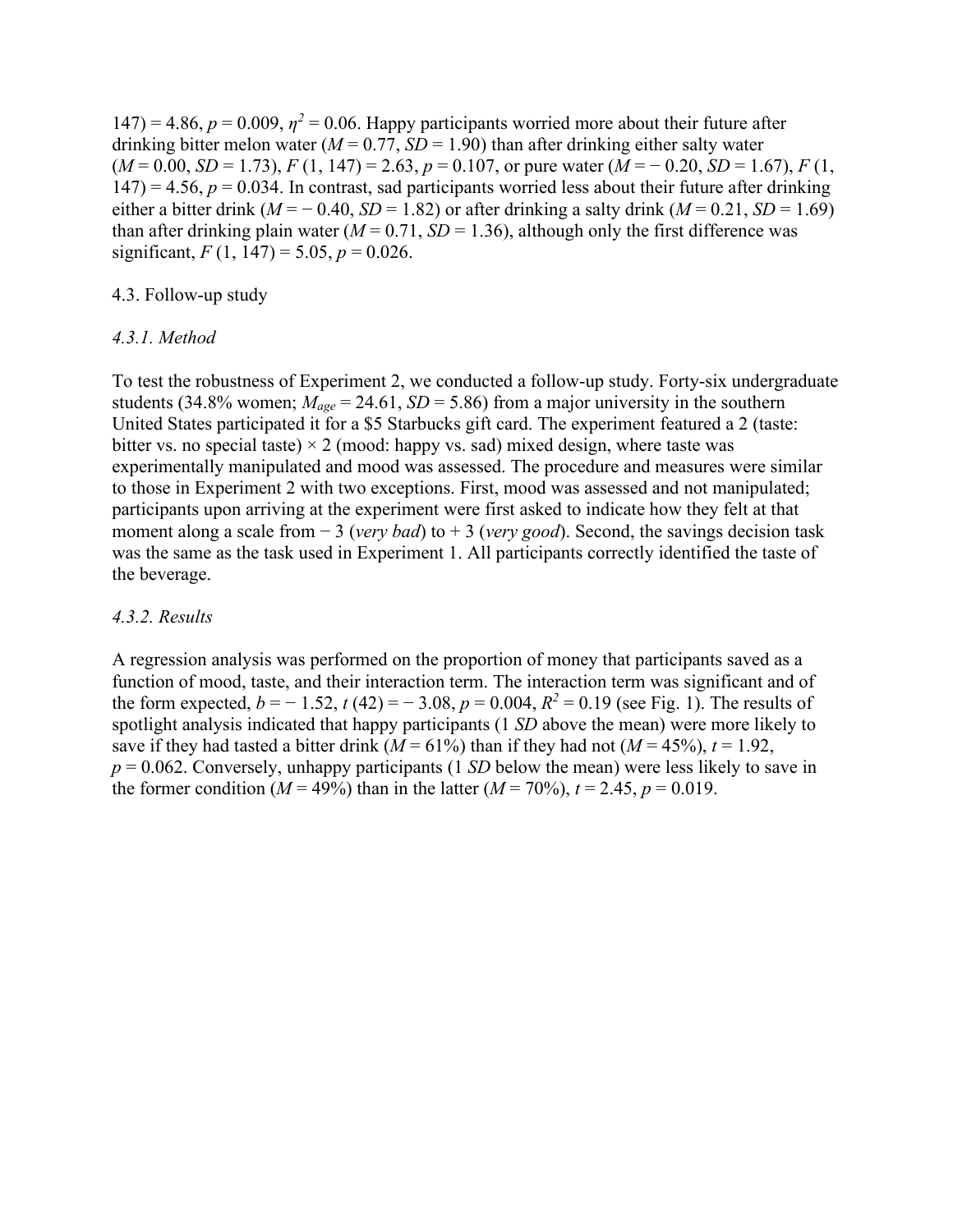

**Fig. 1.** The percentage of money saved as a function of mood and taste—follow-up study in Experiment 2.

#### 4.4. Discussion

Experiment 2 demonstrated the interactive effects of mood and bitter taste on consumers' savings decisions. Furthermore, it provided direct evidence on the process through which the effects occur. When participants were feeling happy, drinking something bitter made them more likely to worry about their future and increased their disposition to save money rather than spending it. When participants were feeling unhappy, however, drinking something that was either bitter or salty motivated them to eliminate the aversive state they were in by spending money rather than by saving it. This finding may qualify our hypothesis concerning the effects of activating bitterness-related concepts per se. Although happy participants' savings decisions were likely to be influenced by the accessibility of these concepts, sad participants' decisions have been influenced by mood-repair motivation as well.

Furthermore, Experiments 1 and 2 in combination showed that the effect we found exists in both Chinese culture and American culture.

## **5. Experiment 3**

The results of Experiment 2 and the follow-up study both provide evidence that tasting a bitter drink had different effects on participants' savings decisions, depending on their mood. However, because the sample size employed in these studies was relatively small, we conducted a partial replication of the experiment using a larger sample.

In order to decide the sample size for Experiment 3, we firstly conducted a meta-analysis (see online material for detailed description). Our meta-analysis database contains ten effect sizes, of which three are in negative-mood and seven in positive-mood conditions. The means, standard deviations, and sample sizes of both the bitter taste and the control conditions for each observation were coded into the Comprehensive Meta Analysis (CMV) 2.0 software to calculate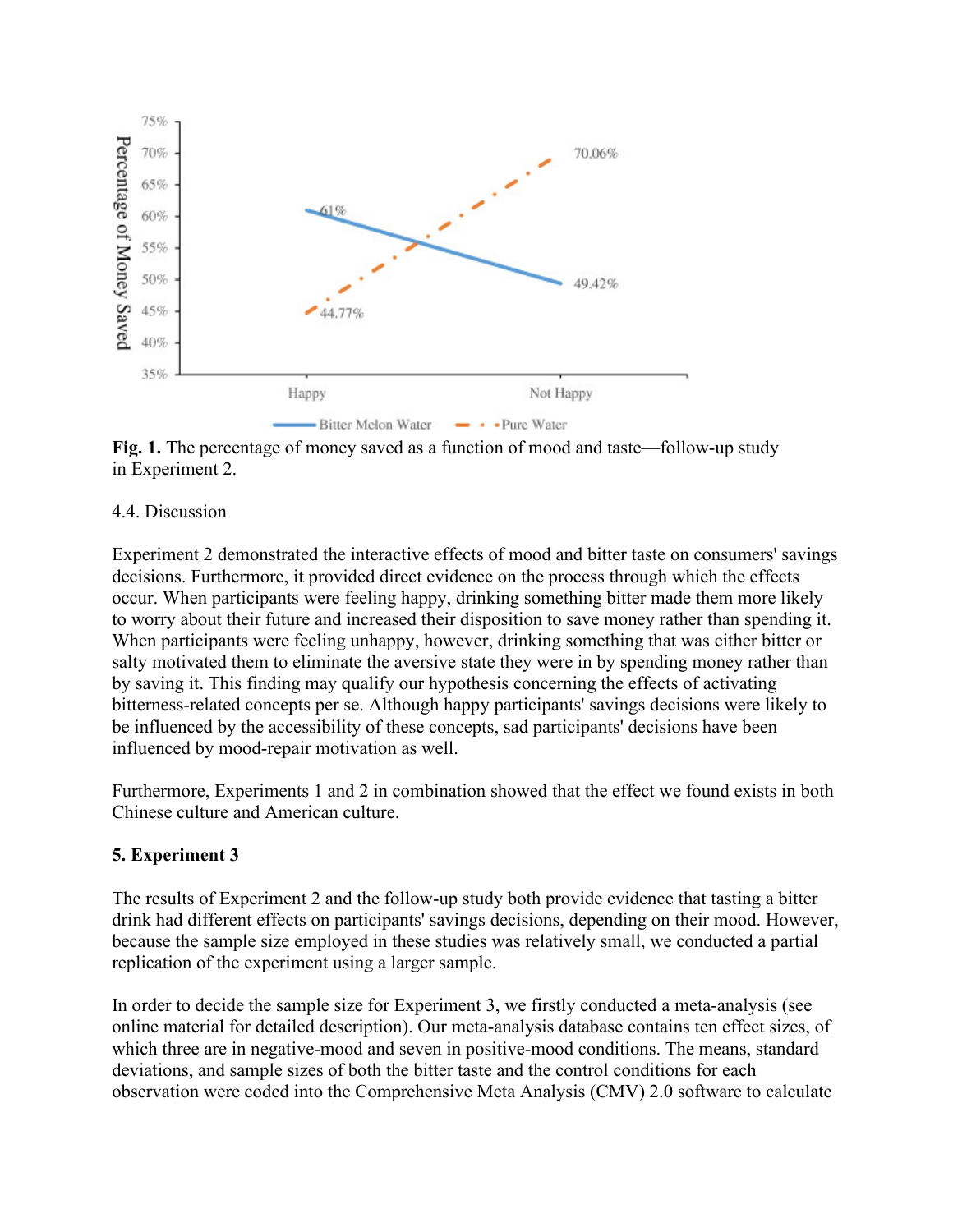Cohen's *d*. Furthermore, we used the CMV software to compute standardized correlation *r* from *d*. The mean standardized *r* across the studies in our database is 0.126 ( $p = 0.187$ ) in the random effects model, which is not significant—as indicated by the 95% bootstrapped confidence interval around the mean  $(CI_{BS} = -0.062 \text{ to } 0.305)$ . However, consistent with our expectations, the interaction between mood and bitter taste is significant and in the hypothesized direction: bitter taste increases saving when participants are happy, *r* = 0.294, *p* < 0.001, but decreases saving when they are unhappy,  $r = -0.309$ ,  $p < 0.001$ ;  $\chi^2 = 3.87$ ,  $p < 0.001$ . Given that the mean standardized *r* for the positive mood condition is 0.294 (95% CI = 0.198, 0.383) and that for the negative mood condition is  $-0.309$  (95% CI =  $-0.452$ ,  $-0.151$ ), we calculated the number of responses required to achieve 80% power, using different combinations of effect sizes across the positive and negative mood conditions. The results (see online material for detailed calculations) showed most conservative sample size is 206. Following this analysis, we collected data from 235 participants in Experiment 3.

In doing so, we investigated an additional implication of our conceptualization. To reiterate, we assume that a bitter taste leads happy participants to apply bitterness-related concept to their future life situations but leads unhappy participants to apply these concepts to their current situation. If this is so, however, directing sad participants' attention to their future life should lead them to apply the concepts to their future life situation instead, and therefore should increase their disposition to save, much as do happy individuals. To investigate this possibility, we asked participants after making an immediate savings decision to imagine having a credit card after graduating from college and to estimate the proportion of their future income they would be likely to charge to the credit card. We expected that in this case, both happy and sad participants would be less likely to spend money after tasting a bitter drink than they would otherwise.

#### 5.1. Method

Two hundred thirty-five Chinese college students (60% women, *Mage* = 23.02, *SD* = 3.33) participated for a compensation of  $430$  RMB (about \$4.37 USD). They were assigned to conditions of a 2 (mood: happy vs. sad)  $\times$  2 (beverage: bitter tasting water vs. pure water) between-subjects design. (We used Zajecicka spring water, a real product with a bitter taste, rather than bitter melon water as a stimulus.) Twenty participants' responses were deleted (5 did not complete the dependent variable questionnaire and 15 did not pass the manipulation check).

The procedure of Experiment 3 was the same as that of Experiment 2 except for two differences. First, as in Experiment 1, we asked participants to report their specific positive emotions (happy, pleasant, and delighted;  $\alpha$  = 0.98) and specific negative emotions (sad, unpleasant, and distressed;  $\alpha$  = 0.95) after the mood manipulation task. Second, we used a different scenario for the savings decision task. After recalling either happy experience or sad experience and tasting either bitter water or pure water, participants completed another questionnaire that was ostensibly designed to examine college students' credit-card-use intentions in the future. In this questionnaire, participants were first asked several questions related to credit card usage ("do you have a credit card?", "to which bank do you plan to apply for a card?"). Then, participants indicated how much they would like to save if they received  $\yen$  500 RMB cash from their credit card company's cash refund promotion. After that, participants were asked to report their agreement that they would save 50% of their income if they had income currently along a scale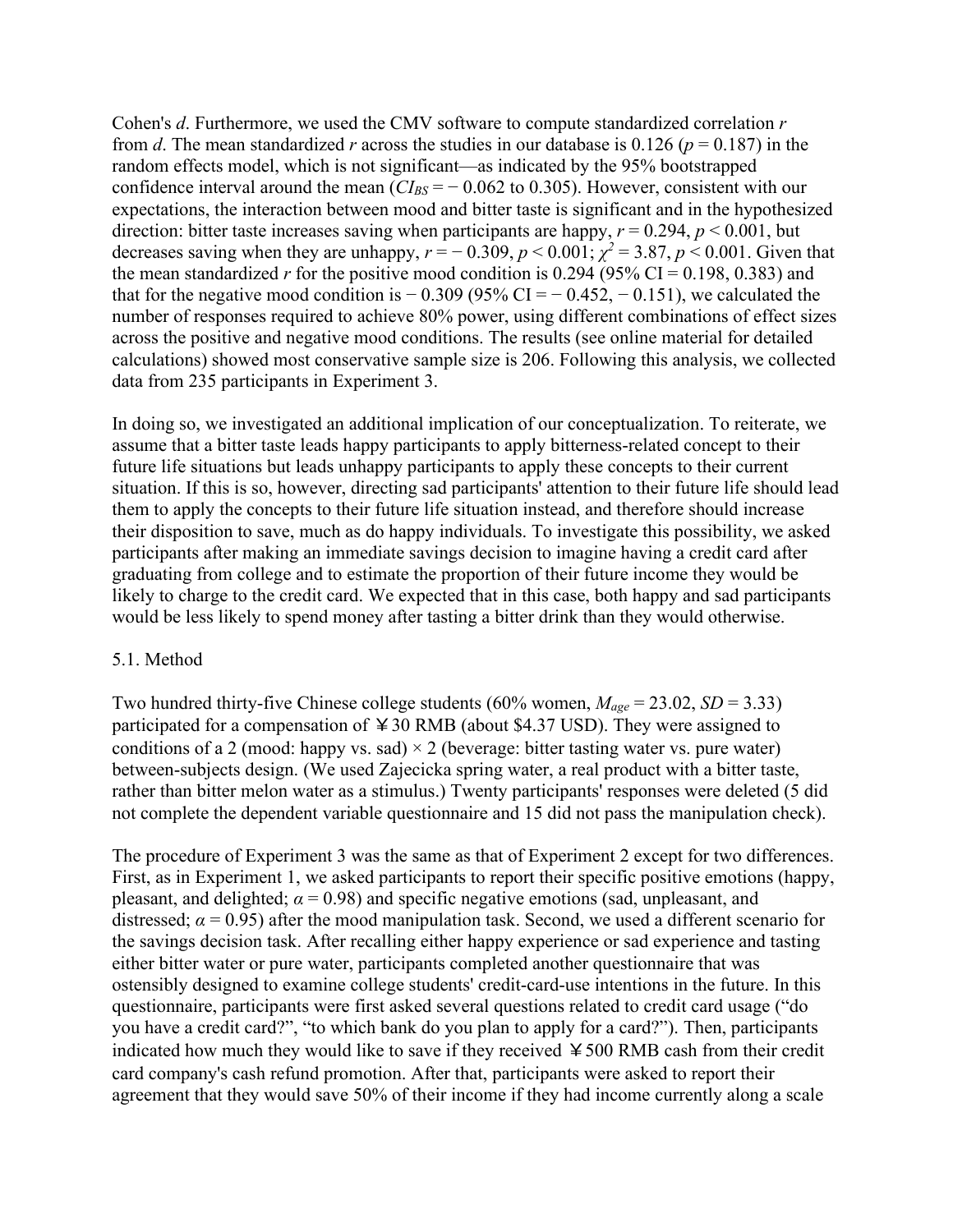from 1 (*totally disagree*) to 7 (*totally agree*). Finally, we asked participants to imagine that they had their own credit card after graduation, and to indicate the maximum percentage of their income they would charge to it. We expected that participants who drank bitter water would save more than who drank pure water and that this effect would not depend on participants' mood.

## 5.2. Results

## *5.2.1. Manipulation check*

Our manipulations were successful. Participants felt more positive in happy mood conditions  $(M = 5.91, SD = 0.12)$  than in sad mood conditions  $(M = 3.45, SD = 0.13)$ ,  $F(1, 210) = 195.67$ ,  $p = 0.000$ ,  $p^2 = 0.48$ , one missing data point. Furthermore, they reported having more positive emotions (happy, pleasant, and delighted) in the former condition  $(M = 5.68, SD = 0.12)$  than in the latter ( $M = 2.07$ , *SD* = 0.13),  $F(1, 209) = 447.27$ ,  $p = 0.000$ ,  $p^2 = 0.68$ . However, they reported less negative emotions (sad, unpleasant, and distressed) in the happy mood condition  $(M = 1.71, SD = 0.12)$  than in the negative mood condition  $(M = 4.28, SD = 0.13)$ ,  $F(1,$  $209$ ) = 214.30,  $p = 0.000$ ,  $\eta^2 = 0.51$ . However, the beverage that participants tasted did not influence their mood (all  $p's > 0.20$ ).

## *5.2.2. The amount of money saved*

Analyses of the amount of money participants decided to save as a function of mood and taste conditions yielded a significant interaction of these variables,  $F(1, 211) = 6.68$ ,  $p = 0.010$ ,  $\eta^2$  = 0.03. Planned comparisons indicated that happy participants decided to save more when they had tasted bitter water  $(M = 240.17, SD = 148.27)$  than when they had tasted pure water  $(M = 191.07, SD = 160.14), F(1, 211) = 2.86, p = 0.088$ . But, sad participants chose to save less in the former condition ( $M = 213.14$ ,  $SD = 170.36$ ) than in the latter ( $M = 275.11$ ,  $SD = 147.87$ ),  $F(1, 211) = 6.68, p = 0.052.$ 

## *5.2.3. Willingness to save the current income*

We asked participants to imagine they have income, and to indicate to what extent they agree/disagree to save 50% of their income. As expected, the results showed a significant twoway interaction effect of mood and taste on participants' agreement to save 50% of current income,  $F(1, 211) = 10.48$ ,  $p = 0.003$ ,  $p^2 = 0.05$ . Specifically, happy participants' agreement to save 50% of income was higher after they drank bitter water  $(M = 4.77, SD = 2.03)$  than after they drank pure water  $(M = 3.89, SD = 2.06)$ ,  $F(1, 211) = 5.48$ ,  $p = 0.020$ . However, sad participants in pure water conditions  $(M = 4.49, SD = 2.14)$  were more likely to agree to save 50% of income than those in bitter conditions were  $(M = 3.57, SD = 1.88)$ ,  $F(1, 211) = 5.05$ ,  $p = 0.025$ . Therefore, our propositions were supported here.

## *5.2.4. Percentage of credit card spending*

Participants were asked to imagine having their own credit card in the future, and to indicate the maximum percentage of their income that they would charge to it. In this case, we expected that sad participants as well as happy participants would apply bitterness-related concepts to future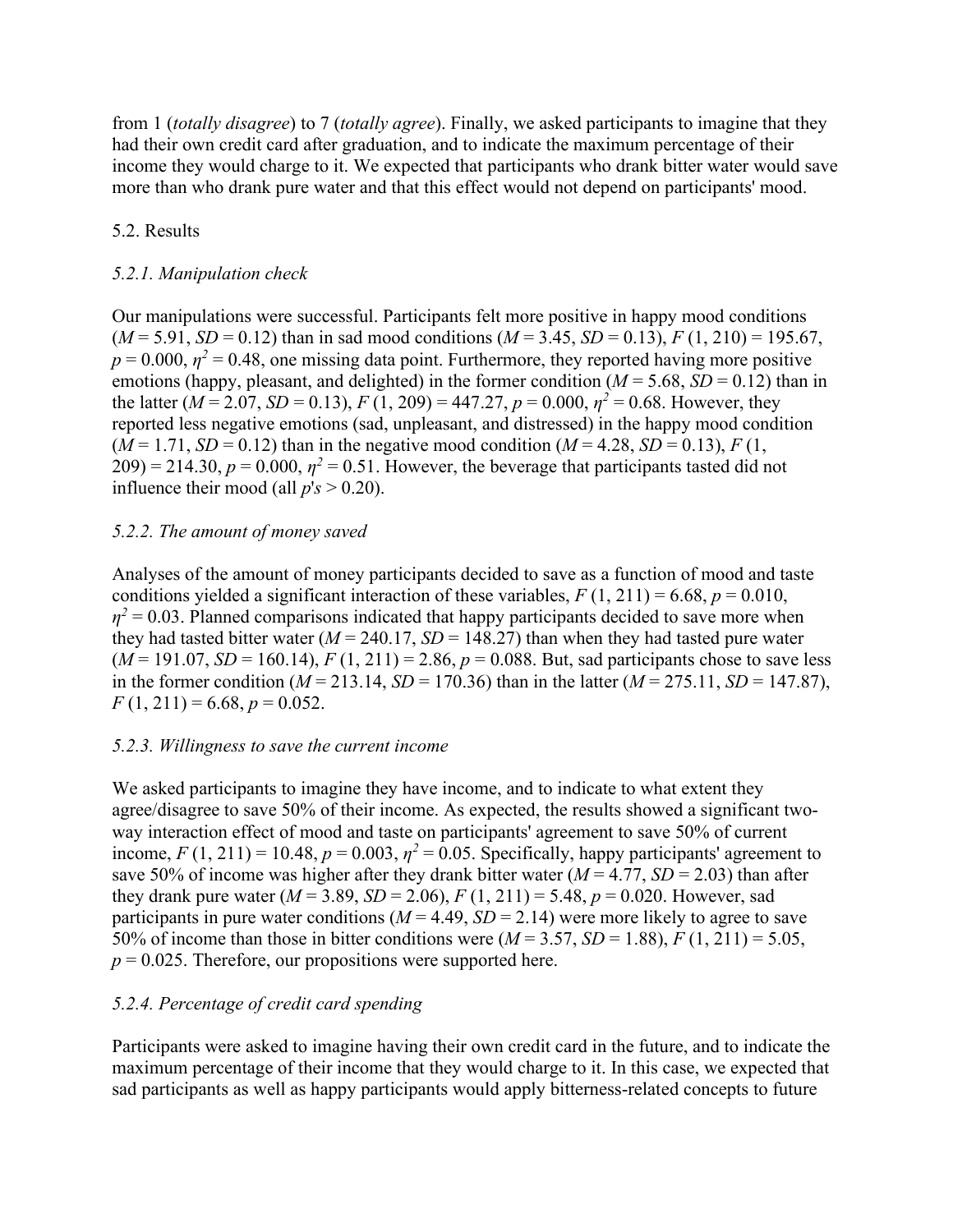circumstances and thus would be more likely to save. An analysis of participants estimates of the percentage of their income they would charge yielded a significant effect of taste, *F* (1,  $211$ ) = 10.48,  $p = 0.001$ ,  $\eta^2 = 0.05$ . And this effect was not contingent on mood (all  $p's > 0.75$ ). That is, participants chose to spend less in the future after drinking bitter water  $(M = 38\%, SD = 21\%)$  than after drinking pure water  $(M = 47\%, SD = 23\%)$  and this was true regardless of whether they were happy  $(M_{pure\text{-}water} = 48\%, SD = 21\% \text{ vs. } M_{bitter\text{-}water} = 38\%,$  $SD = 20\%$ ) or sad (*M<sub>pure-water</sub>* = 47%,  $SD = 26\%$  vs. *Mbitter-water* = 37%,  $SD = 21\%$ ).

## 5.3. Discussion

The results of this study confirmed our expectation that happy individuals tend to apply bitter concepts to their future life and hence are disposed to save whereas sad individuals apply bitter concepts to their current life and are more likely to spend. When sad individuals were explicitly asked to think about future spending decisions, however, sad individuals, like happy ones, spent less when bitterness-related concepts were activated.

## **6. Experiment 4**

The preceding three experiments confirmed our assumption that tasting a bitter drink activates thoughts about a bitter life, the immediacy of the possible adversity, and thus their effects on savings decisions depend on whether participants feel happy or unhappy at the time they make these decisions. To provide evidence that these effects are generalizable to conditions outside the laboratory, we conducted two field studies.

## 6.1. Method

Four college students who did not know our research hypotheses but received training on how to approach strangers served as experimenters. They intercepted customers at the entrance of a small-sized chain supermarket in China, and asked them if they would be interested in sampling a new beverage that had recently been put on the market. (The nature of the beverage was not mentioned.) Customers who showed interest in the drink first completed a short questionnaire that assessed their mood along three scales from 1 (*very bad*/*sad*/*negative*) to 7 (*very good*/*happy*/*positive*). Responses to these items were averaged ( $\alpha$  = 0.99).

Then, participants were given an opaque cup with a lid, which contained either bitter water (Zajecicka spring water, as used in Experiment 3) or pure water. After tasting the drink, participants indicated the taste of the beverage and the extent to which they like the beverage along a scale from 1 (*not at all*) to 7 (*very much*), and the demographic variables used in previous experiments. Participants entered the supermarket after finishing the questionnaire.

One hundred and twenty-one shoppers who had participated in the blind taste test before shopping were then contacted again upon exiting the supermarket and asked if they would be willing to let the experimenter take a picture of their shopping receipt in exchange for RMB 10 (about \$1.60). Customers who were willing to provide the receipt (5 customers refused to do so) were asked to indicate the item(s) on the receipt that they originally had not planned to buy. In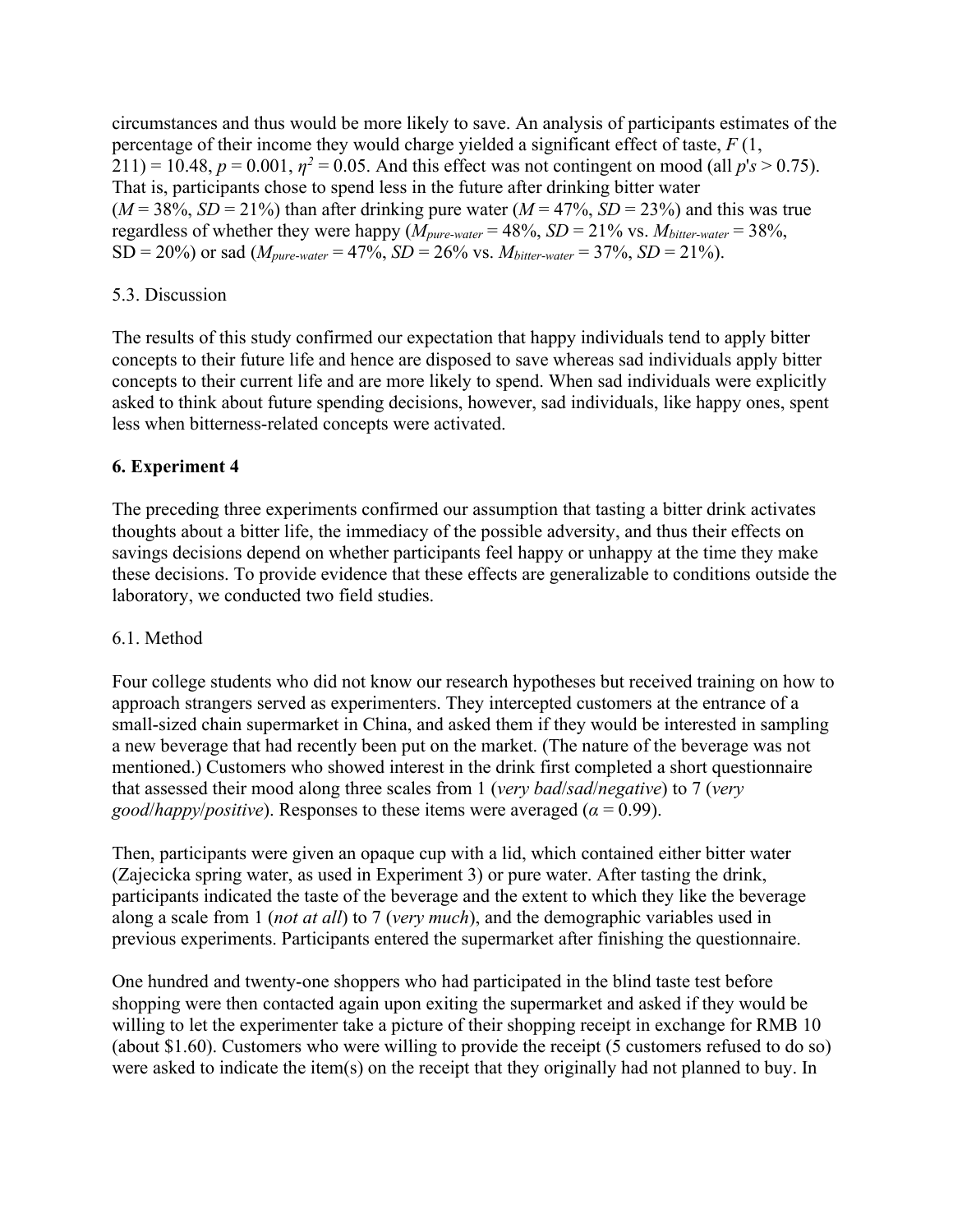total, the receipts of 116 customers (64.7% women,  $M_{age} = 43.82$ ,  $SD = 15.87$ ; 61 customers in bitter taste condition) were collected and analyzed.

#### 6.2. Results

All 116 participants correctly identified the taste of the beverage. We expected that drinking bitter water would decrease happy consumers' impulsive purchases but increase sad consumers' impulsive purchases. To evaluate this possibility, we used the proportion of money spent on unplanned purchases as the indicator of impulsive spending.

A regression analysis of this proportion as a function of taste conditions, mood, and their interaction term was conducted. The results showed a significant main effect of mood,  $b = 0.13$ ,  $t(112) = 2.68$ ,  $p = 0.008$ ,  $p^2 = 0.07$ , indicating that happy participants were more likely to engage in impulsive buying. More important, the interaction of mood and taste was also significant,  $b = -0.07$ ,  $t(112) = -2.39$ ,  $p = 0.018$ . Spotlight analyses, shown in Fig. 2, indicate that when participants were happy (1 *SD* above the mean), drinking bitter (vs. pure) water significantly decreased their impulsive purchasing (19% vs. 36%). When participants were sad (1 *SD* below the mean), however, this difference disappeared (21% vs. 21%). This null result could be driven by the fact that participants' mood was actually not very negative  $(M = 5.82)$ .



**Fig. 2.** The percentage of impulsive purchase as a function of mood and taste—Experiment 4.

## 6.3. Follow-up study

Although results of Experiment 4 were consistent with our expectations, participants in that study were generally in a positive mood (*M* = 5.82 on a seven-points scale). Other research also indicates that people generally feel happy rather than unhappy (Myers, 2000). If this is so, tasting a bitter drink should generally lead individuals to save more, as shown in the laboratory among those in both positive and control conditions. A follow-up field study confirmed this expectation.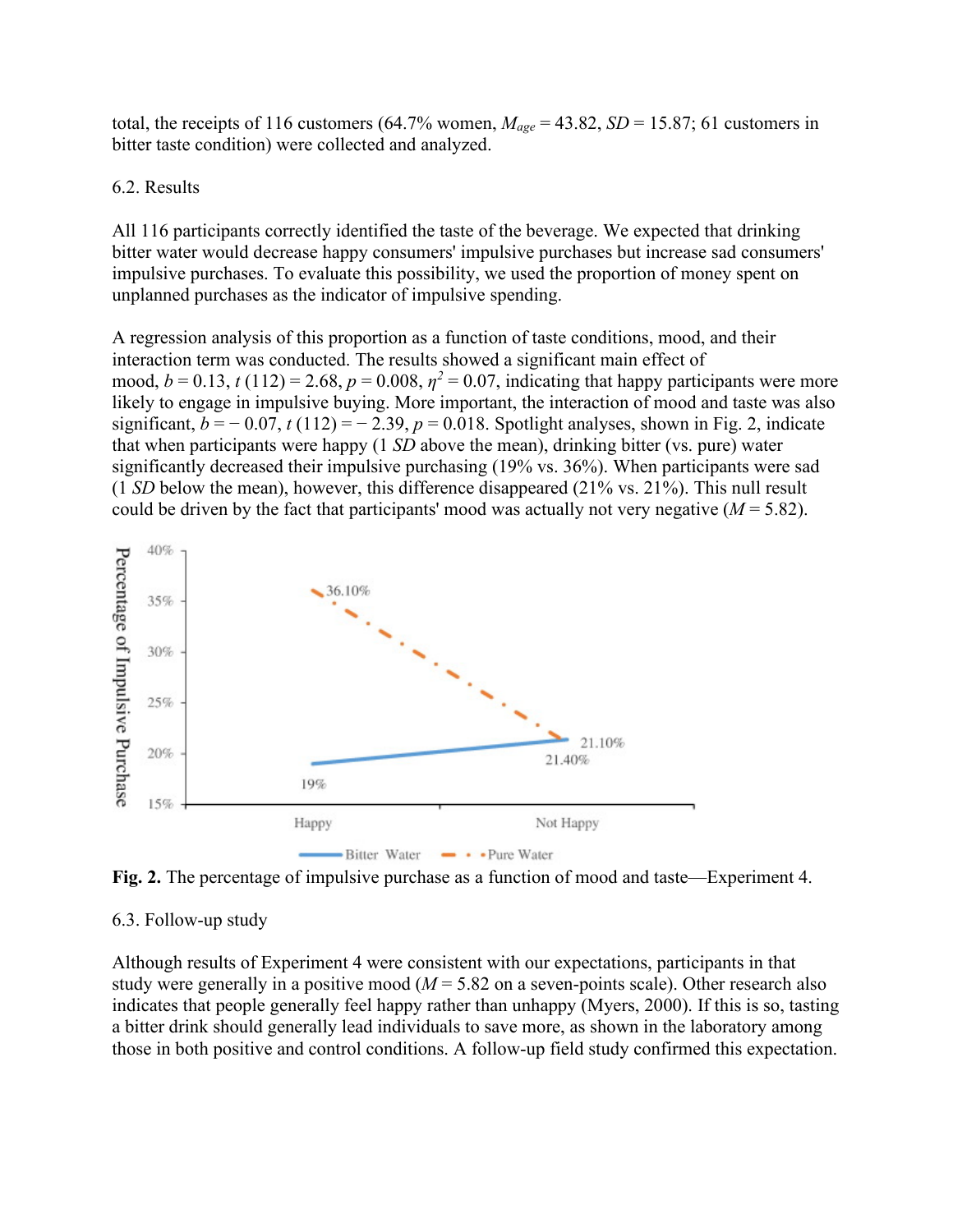Twenty college students, who did not know our research hypotheses but received training about how to approach strangers, served as experimenters. The procedure was the same as that of Experiment 4 with two exceptions. First, we used black coffee instead of Zajecicka spring water as a bitter tasting beverage. Second, customers did not fill in a questionnaire, thereby making the field experiment more realistic. The study was conducted on a pleasant Saturday. (Saturday is the first day of weekend in China, and people are usually more relaxed and happier on that day. Furthermore, that Saturday was a warm spring day, which made it quite pleasant.) In total, sixty-seven shoppers took part in the blind taste test, and 60 customers' receipts (30 in each beverage condition; 7 customers refused to provide their receipt) were collected and analyzed.

As in Experiment 4, we derived the degree of impulsive buying from the ratio of the amount spent on impulsive purchases to the total spending in that store. Consistent with our expectations, the ratio of the amount spent on impulsive purchases to the total amount spent was lower after participants had tasted black coffee  $(M = 8\%)$  than after they had tasted pure water  $(M = 20\%)$ ,  $F(1, 58) = 3.84$ ,  $p = 0.055$ ,  $n^2 = 0.06$ .

# **7. Experiment 5**

Our final experiment confirmed the generalizability of our findings using a different subject population (primary school students) who made actual savings decisions.

# 7.1. Method

Forty-Seven Chinese primary school students (46.8% women) ranging from 10 to 15 years in age  $(M<sub>age</sub> = 11.78, SD = 2.0)$  participated this study in exchange for a payment of  $\angle 10$  RMB (about \$1.50 USD). Participants took part in the study one at a time. The procedure for administering the blind taste test (bitter melon water vs. pure water) was the same as that in Experiment 2 except that participants were asked to indicate how they felt after taking the beverage along a scale from 1 (*very sad*) to 7 (*very happy*).

Participants then received their payment in ten 1-RMB coins and a piggy bank. They were told that, if they wanted, they could save some of the coins by putting them into that piggy bank and getting their saved money back two weeks later. To avoid social desirability biases, they were told that they would feel free to save or not to save, and that no matter what decisions they would make, their piggy bank would be given back to them two weeks later.

Each participant was left alone to make his or her savings decision. Upon returning, the experimenter asked the participant to indicate how much (s)he had decided to save and then to describe verbally why (s)he chose to save or not. These descriptions were recorded for further analysis. The piggy banks and the money they had saved were then given back to participants as we had promised.

# 7.2. Results

# *7.2.1. Manipulation check*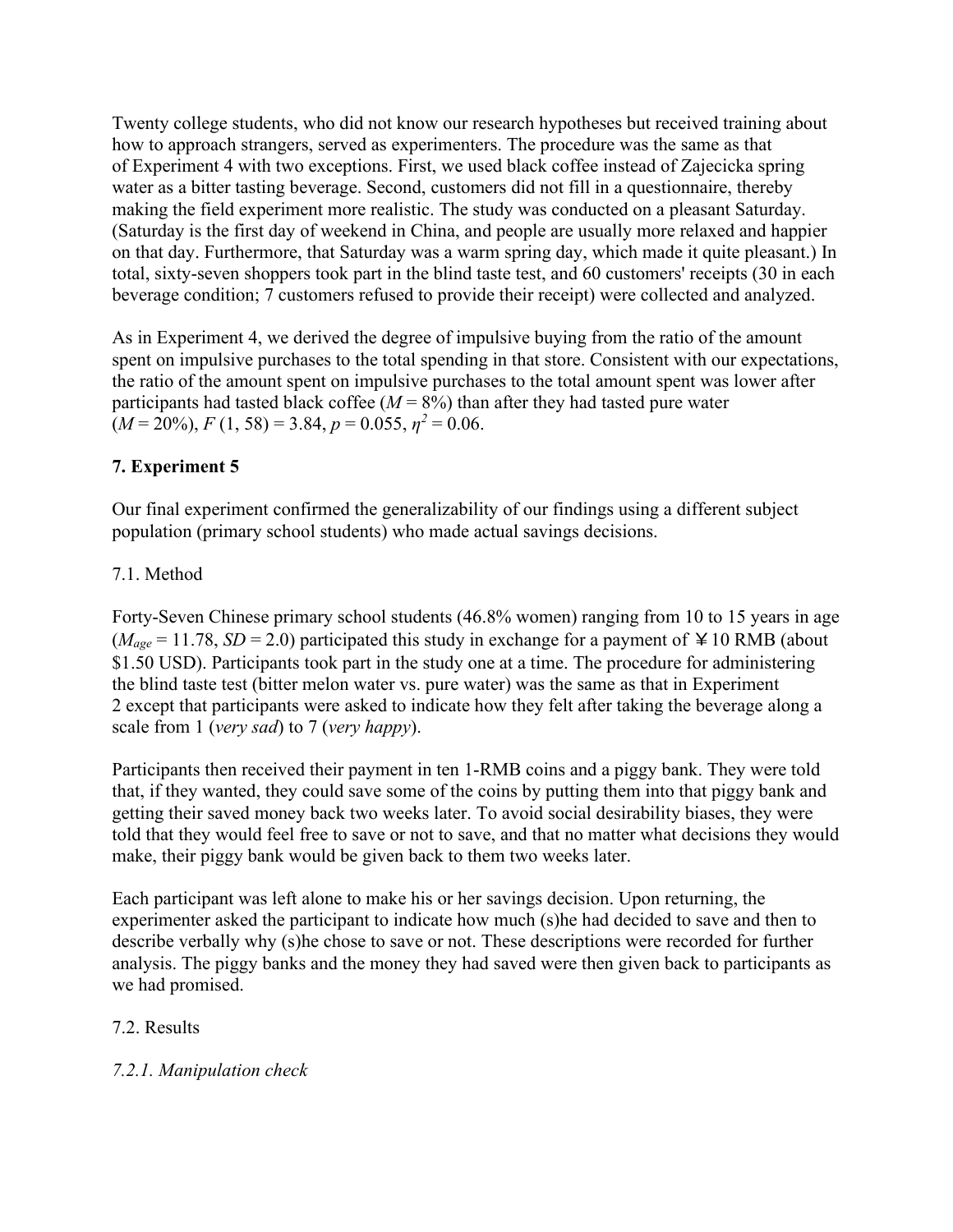All participants correctly identified the right taste (bitter or no-special taste) they had tasted.

# *7.2.2. Mood*

Participants' mood did not depend on whether they had tasted bitter melon water not  $(M = 4.84, SD = 1.14)$  or not  $(M = 5.18, SD = 0.80)$ ,  $F(1, 45) = 1.38$ ,  $p = 0.246$ . Furthermore, participants generally felt happy even after tasting the beverage  $(M = 5.0)$ , which was significantly higher than the scale midpoint of 4.0,  $t(45) = 6.86$ ,  $p = 0.001$ . We therefore assumed that tasting the bitter drink would influence savings decisions as did in previous experiments when participants were happy.

## *7.2.3. Amount of money saved*

As expected, participants saved more money if they had tasted bitter melon water  $(M = 6.16,$ *SD* = 3.42) than if they had tasted plain water ( $M = 3.50$ , *SD* = 3.14),  $F(1, 45) = 7.62$ ,  $p = 0.008$ ,  $n^2 = 0.15$ .

## *7.2.4. Precautionary motivation*

A local college student who was unaware of the research purpose transcribed participants' oral descriptions of why they chose to save or not to save money. Two undergraduates who were blind to our hypotheses were given the same definition of precautionary motive and the two criteria to differentiate precautionary motive from other motives as used in Experiment 1. The two coders then coded the reasons given by the participants in terms of whether they reflected this motive or not (Yes = 1; No = 0). The inter-coder agreement was  $97\%$  (*Kappa* = 0.92,  $p = 0.000$ , and disagreements were solved through discussion.

As expected, participants were more likely to mention a precautionary motive after tasting bitter melon drink ( $M = 0.36$ ,  $SD = 0.49$ ) than after tasting plain water ( $M = 0.09$ ,  $SD = 0.29$ ),  $F(1, 0.09)$  $(45) = 5.03, p = 0.03, n^2 = 0.10.$ 

## **8. General discussion**

Five studies provided converging evidence of the interactive effects of bitter taste and mood on the disposition to spend or save money. Experiment 1 showed that priming semantic concepts associated with a bitter life increased happy participants' disposition to save money but decreased unhappy participants' inclinations to do so. Experiments 2 and 3 showed that actually tasting a bitter drink had a similar effect. Two follow-up field studies found that tasting a bitter beverage can decrease happy consumers' impulsive buying (an indication of their inclination to spend money rather than to save it) in an actual shopping situation. Finally, Experiment 5 showed that drinking bitter beverage can increase happy consumers' real saving behavior.

These findings suggest the important role that mood plays in the effect of taste on consumers' savings decisions. In situations where individuals have not had a negative consumption experience before they make a savings decision, they are less inclined to save money when they are happy than when they are sad. In these conditions, individuals apparently base their decision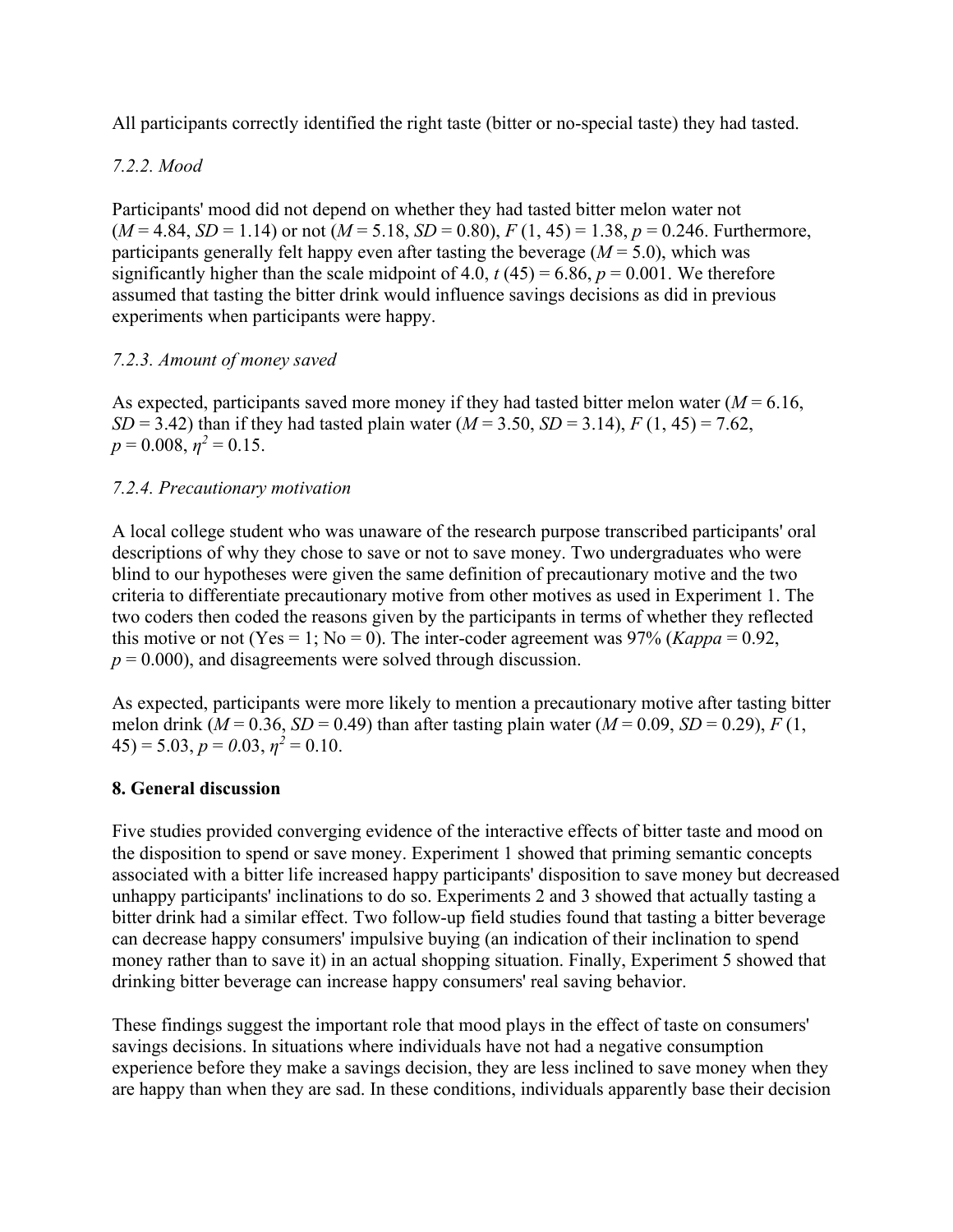on more general implications of their mood without considering any particular time of their life. That is, happy people, who consider their life to be unproblematic (Schwarz et al., 1991) and are generally high in self-esteem (Levine et al., 1994), are inclined to spend money without considering the consequences of doing so, whereas unhappy individuals, who see life as potentially more threatening, are more cautious and thus inclined to save.

After drinking an unpleasant beverage, however, these dispositions change. Drinking a bitter beverage activates concepts of bitterness and the accessibility of these concepts in memory at the time participants make a savings decision leads them to think more specifically about the implications of their decision for their life. In this case, happy individuals, who feel that their present situation is benign, are likely to apply these concepts to their future life and consequently are likely to decide to save. In contrast, unhappy people may apply bitterness-related concepts to their current life circumstances and may be motivated to spend money to improve their immediate situation.

A second consideration arises. The effect of a bitter-tasting drink on happy individuals' savings decisions is caused by its effects on the semantic concepts that are activated by the drink on their interpretation of their future life. Consequently, the effects do not generalize to unpleasant beverages that do not activate these concepts. However, the effects of tasting a bitter drink on sad individuals' savings decisions are generalizable to salty drinks as well. This suggests that an additional factor contributes to persons' decisions in this situation, namely, their motivation to reduce the negative feelings they are experiencing in the immediate situation. Thus, although drinking a salty beverage was not relevant to the interpretation of their current life circumstances, it nevertheless called attention to the aversiveness of their immediate situation and motivated them to eliminate this aversiveness by spending.

#### 8.1. Other considerations

Other research provides evidence that bodily sensations can influence judgments through their mediating impact on the activation of semantic concepts that are metaphorically related to these sensations (Lee and Schwarz, 2012, Williams and Bargh, 2008, Zhang and Li, 2012). However, our research is among the first to show that the impact of bodily sensations can be influenced by other subjective reactions (e.g., affect) that individuals experience simultaneously (see also Centerbar & Centerbar & Clore, 2006). Moreover, these reactions not only influence the conditions to which the concepts activated by bodily sensations are applied but also influence how they are applied.

The similar effect of tasting a bitter drink and activating bitterness-related semantic concepts is of more general interest. Many previous studies have demonstrated the effect of bodily sensations on behavior (for a review, see Landau et al., 2010). However, only a few (e.g., Zhang  $&$  Li, 2012) have shown that semantic concepts and the feelings that elicit these concepts have the same effect on judgments and behavior. In the present research, the semantic concepts that were activated did not have a direct impact on decisions. Rather, their effect was mediated by the influence of these concepts on individuals' precautionary motives.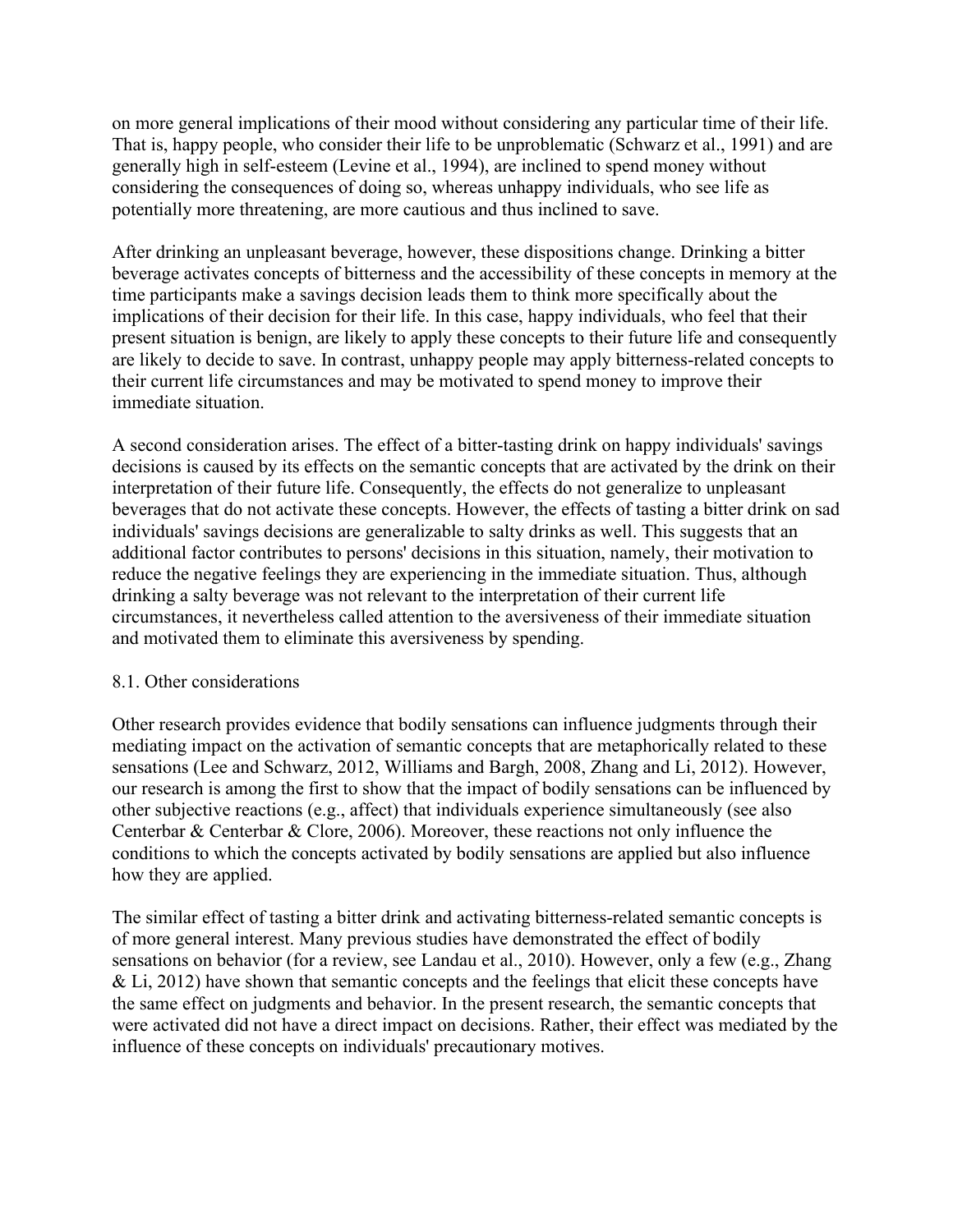Previous research has painted a mixed picture of how individuals' affective state affects their saving behavior. Some researchers (e.g. Andrade, 2005) argue that negative affect leads people to be prudent in their financial decisions, whereas positive affect signals security and stimulates consumer spending. In contrast, others suggest that negative affect increases impulsive buying (Isen, 1984, Scherhorn et al., 1990). Our research reconciles these findings. Experiments 2 and 3 suggest that without the activation of concepts associated with a bitter life, a happy mood is likely to increase spending, whereas a sad mood is likely to decrease it. (This was also evident in Experiment 1, although the difference was not significant.) When these concepts are activated, however, the effect of people's mood depends on whether their attention is focused on their future life situation or their current life circumstances.

The evidence that individuals' savings decisions are influenced by objectively unrelated experiences is of general importance. Most past research has focused on cultural factors (Briley & Aaker, 2006), personal traits such as impulsiveness (Puri, 1996), lack of self-control (Thaler & Benartzi, 2004), and temporal orientation (Howlett, Kees, & Kemp, 2008) that have implications for why people don't save. With few exceptions (Laran, Dalton, & Andrade, 2011), however, little attention is paid to situational factors. Our research testifies to the importance of these factors. The finding that tasting a bitter drink can affect participants' impulsive purchases in an actual shopping situation is particularly noteworthy. This suggests that incidental stimuli that consumers encounter in the course of shopping can fortuitously affect their willingness to spend (or save) money. Furthermore, this effect holds in two different cultures and in both lab experiments and real shopping situations.

### 8.2. Limitations

Although our research provides strong support for the role of bitter taste in savings decisions, it is not without limitations. In an effort to minimize potential confounds, we did not tell the participants what the beverage was made from or show them the color of the drink. It is conceivable that providing individuals with prior knowledge of the drink they will taste would diminish the effect of its bitter taste. For example, knowing about the benefits of bitter melon (e.g., lowering blood sugar and glucose) might change individuals' focus from taste to health, thereby decreasing the likelihood of activating precautionary motives. Besides, a bitter taste might also have less effect on the behavior of individuals who are used to the taste of bitterness. Finally, the money that participants imagined spending or saving in our studies was received unexpectedly. The effect of bitter taste on regular savings decisions may be less evident. Future research could investigate his possibility.

## **Appendix A. Supplementary data**

Supplementary data to this article can be found online at [http://dx.doi.org/10.1016/j.jesp.2016.12.010.](http://dx.doi.org/10.1016/j.jesp.2016.12.010)

#### **References**

Adaval, R. (2001). Sometimes it just feels right: The differential weighting of affect-consistent and affect-inconsistent product information. Journal of Consumer Research, 28(1), 1–17.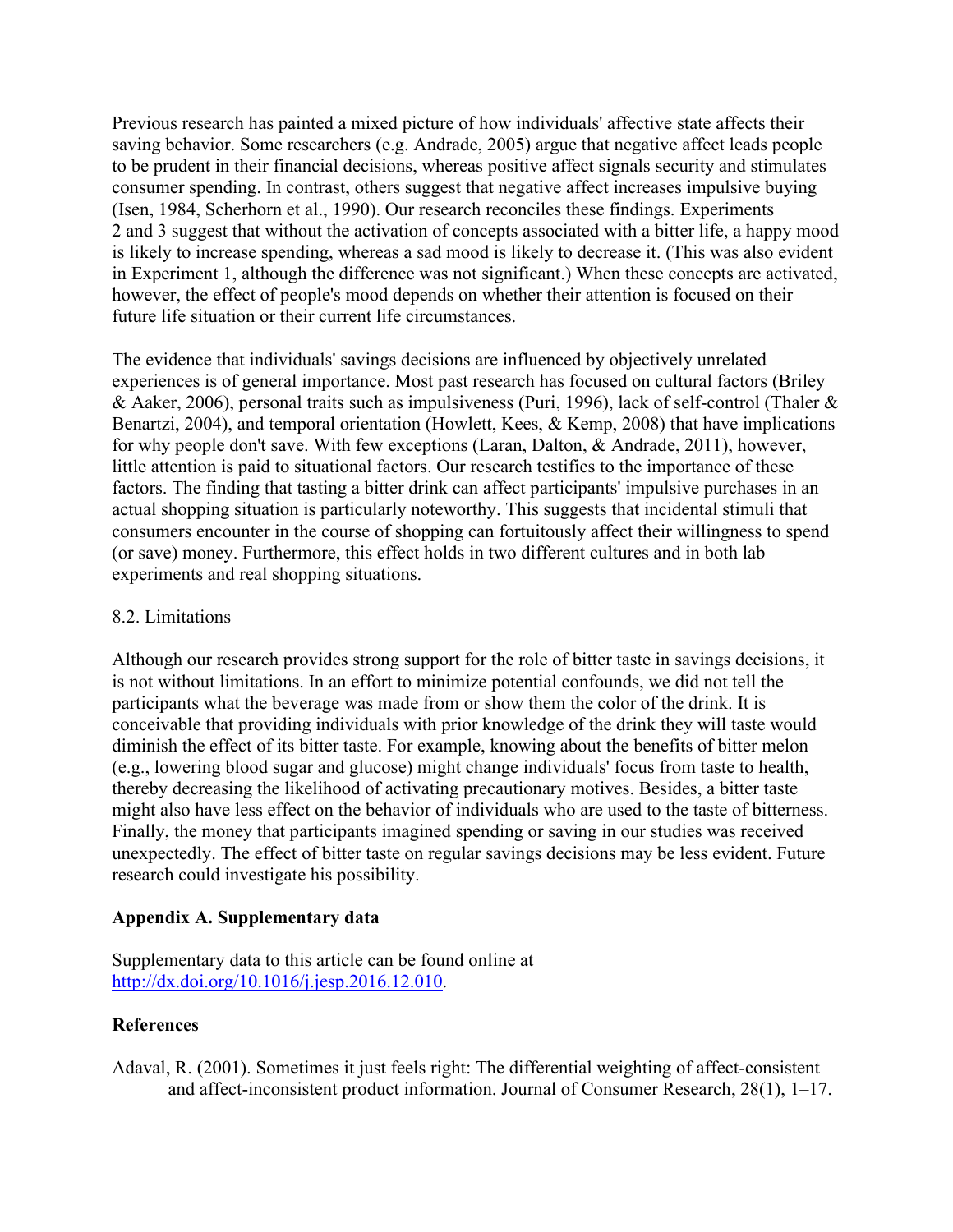- Andrade, E. B. (2005). Behavioral consequences of affect: Combining evaluative and regulatory mechanisms. Journal of Consumer Research, 32(3), 355–362.
- Barsalou, L. W. (2008). Grounded cognition. Annual Review of Psychology, 59, 617–645.
- Bless, H., Bohner, G., Schwarz, N., & Strack, F. (1990). Mood and persuasion a cognitive response analysis. Personality and Social Psychology Bulletin, 16(2), 331–345.
- Bower, G. H. (1981). Mood and memory. American Psychologist, 36(2), 129–148.
- Bower, G. H., & Cohen, P. R. (2014). Emotional influences in memory and thinking: Data and theory. Affect and Cognition, 291–331.
- Briley, D. A., & Aaker, J. L. (2006). When does culture matter? Effects of personal knowledge on the correction of culture-based judgments. Journal of Marketing Research, 43(3), 395– 408.
- Browning, M., & Lusardi, A. (1996). Household saving: Micro theories and micro facts. Journal of Economic Literature, 34(4), 1797–1855.
- Centerbar, D. B., & Clore, G. L. (2006). Do approach-avoidance actions create attitudes? Psychological Science, 17, 22–29.
- Clore, G. L., Wyer, R. S., Dienes, B., Gasper, K., Gohm, C., & Isbell, L. (2001). Affective feelings as feedback: Some cognitive consequences. In L. L. Martin, & G. L. Clore (Eds.), Theories of mood and cognition: A User's handbook (pp. 27–62). Mahwah, NJ: Erlbaum.
- Cohen, J. B., & Andrade, E. B. (2004). Affective intuition and task-contingent affect regulation. Journal of Consumer Research, 31(2), 358–367.
- Ding, Y., Ji, T. -t., & Chen, X. (2016). Theway evaluation tastes: Tasting as an embodied cue of evaluation. Current Psychology, 35(3), 309–315.
- Erskine, K. J., Kacinik, N. A., & Prinz, J. J. (2011). A bad taste in the mouth: Gustatory disgust influences moral judgment. Psychological Science, 22, 295–299.
- Förster, J., & Strack, F. (1996). Influence of overt head movements on memory for valenced words: A case of conceptual-motor compatibility. Journal of Personality and Social Psychology, 71, 421–430.
- Frijda, N. (2005). Emotion experience. Cognition & Emotion, 19(4), 473–497.
- Hornik, J. (1993). The role of affect in consumers' temporal judgments. Psychology and Marketing, 10(3), 239–255.
- Howlett, E., Kees, J., & Kemp, E. (2008). The role of self-regulation, future orientation, and financial knowledge in long-term financial decisions. Journal of Consumer Affairs, 42(2), 223–242.
- Isen, A. M. (1984). Toward understanding the role of affect in cognition. Handbook of Social Cognition. 3. (pp. 179–236).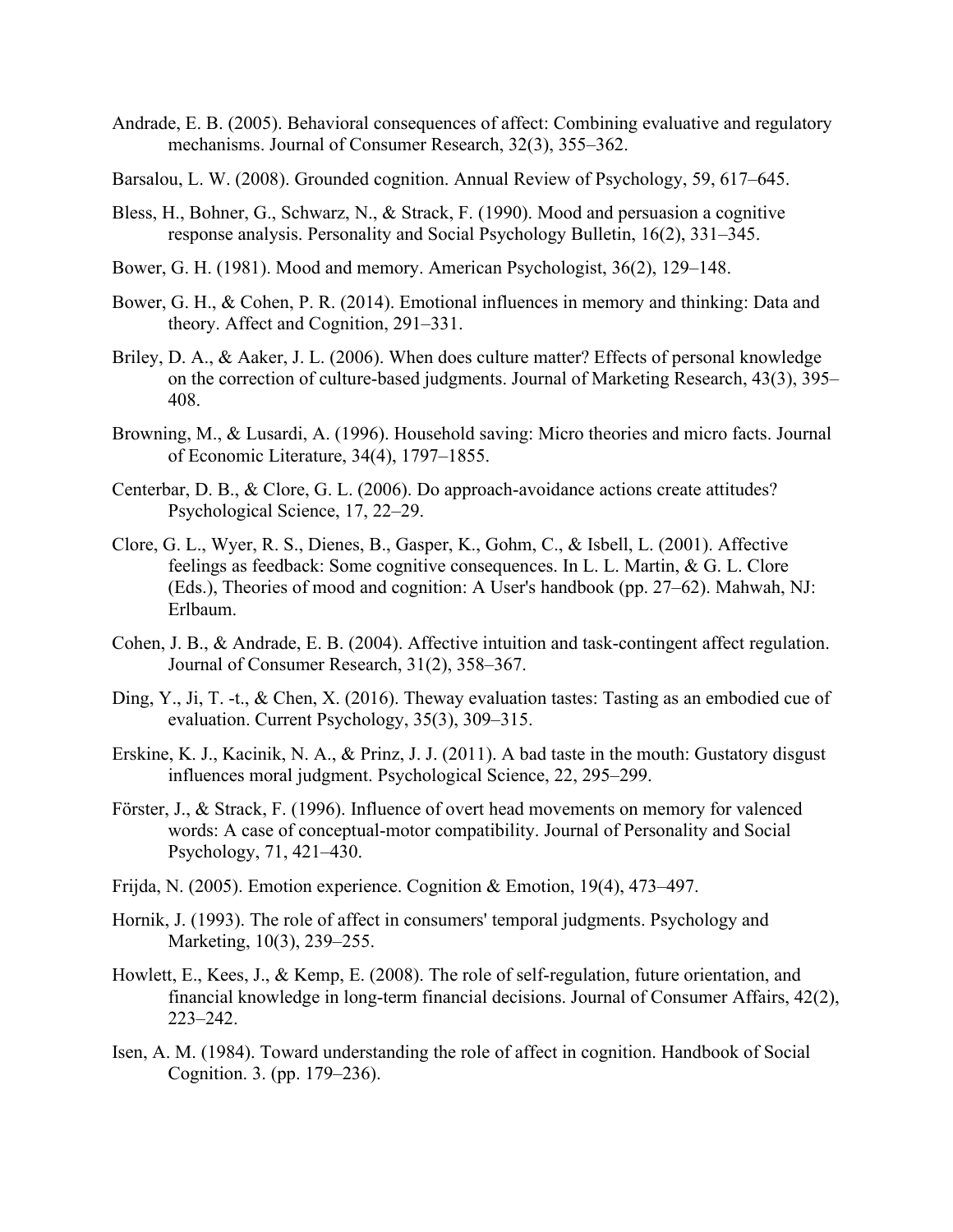- Keynes, J. M. (1937). The general theory of employment. The Quarterly Journal of Economics, 209–223.
- Labroo, A. A., & Patrick, V. M. (2009). Psychological distancing: Why happiness helps you see the big picture. Journal of Consumer Research, 35(5), 800–809.
- Lakoff, G., & Johnson, M. (2008). Metaphors we live by. University of Chicago Press.
- Landau, M. J., Meier, B. P., & Keefer, L. A. (2010). A metaphor-enriched social cognition. Psychological Bulletin, 136(6), 1045–1067.
- Laran, J., Dalton, A. N., & Andrade, E. B. (2011). The curious case of behavioral backlash: Why brands produce priming effects and slogans produce reverse priming effects. Journal of Consumer Research, 37(6), 999–1014.
- Lee, S. W., & Schwarz, N. (2012). Bidirectionality, mediation, and moderation of metaphorical effects: The embodiment of social suspicion and fishy smells. Journal of Personality and Social Psychology, 103(5), 737–749.
- Lench, H. C., Flores, S. A., & Bench, S.W. (2011). Discrete emotions predict changes in cognition, judgment, experience, behavior, and physiology: A meta-analysis of experimental emotion elicitations. Psychological Bulletin, 137(5), 834–855.
- Levine, S. R., Wyer, R. S., & Schwarz, N. (1994). Are you what you feel? The affective and cognitive determinants of self-judgments. European Journal of Social Psychology, 24(1), 63–77.
- Lipsitt, L. P. (1979). Critical conditions in infancy: A psychological perspective. American Psychologist, 34(10), 973–980.
- Myers, D. G. (2000). The funds, friends, and faith of happy people. American Psychologist, 55(1), 56–57.
- Neumann, R., Förster, J., & Strack, F. (2003). Motor compatibility: The bidirectional link between behavior and evaluation. In J. Musch, & K. C. Klauer (Eds.), The psychology of evaluation: Affective processes in cognition and evaluation (pp. 371–391). Mahwah, N.J: Erlbaum.
- Peiper, A. (1963). Cerebral function in infancy and childhood. Plenum Pub Corp.
- Puri, M. (1996). Commercial banks in investment banking conflict of interest or certification role? Journal of Financial Economics, 40(3), 373–401.
- Raghunathan, R., & Pham, M. T. (1999). All negative moods are not equal: Motivational influences of anxiety and sadness on decision making. Organizational Behavior and Human Decision Processes, 79(1), 56–77.
- Rosenstein, D., & Oster, H. (1988). Differential facial responses to four basic tastes in newborns. Child Development, 1555–1568.
- Scherhorn, G., Reisch, L. A., & Raab, G. (1990). Addictive buying inWest Germany: An empirical study. Journal of Consumer Policy, 13(4), 355–387.